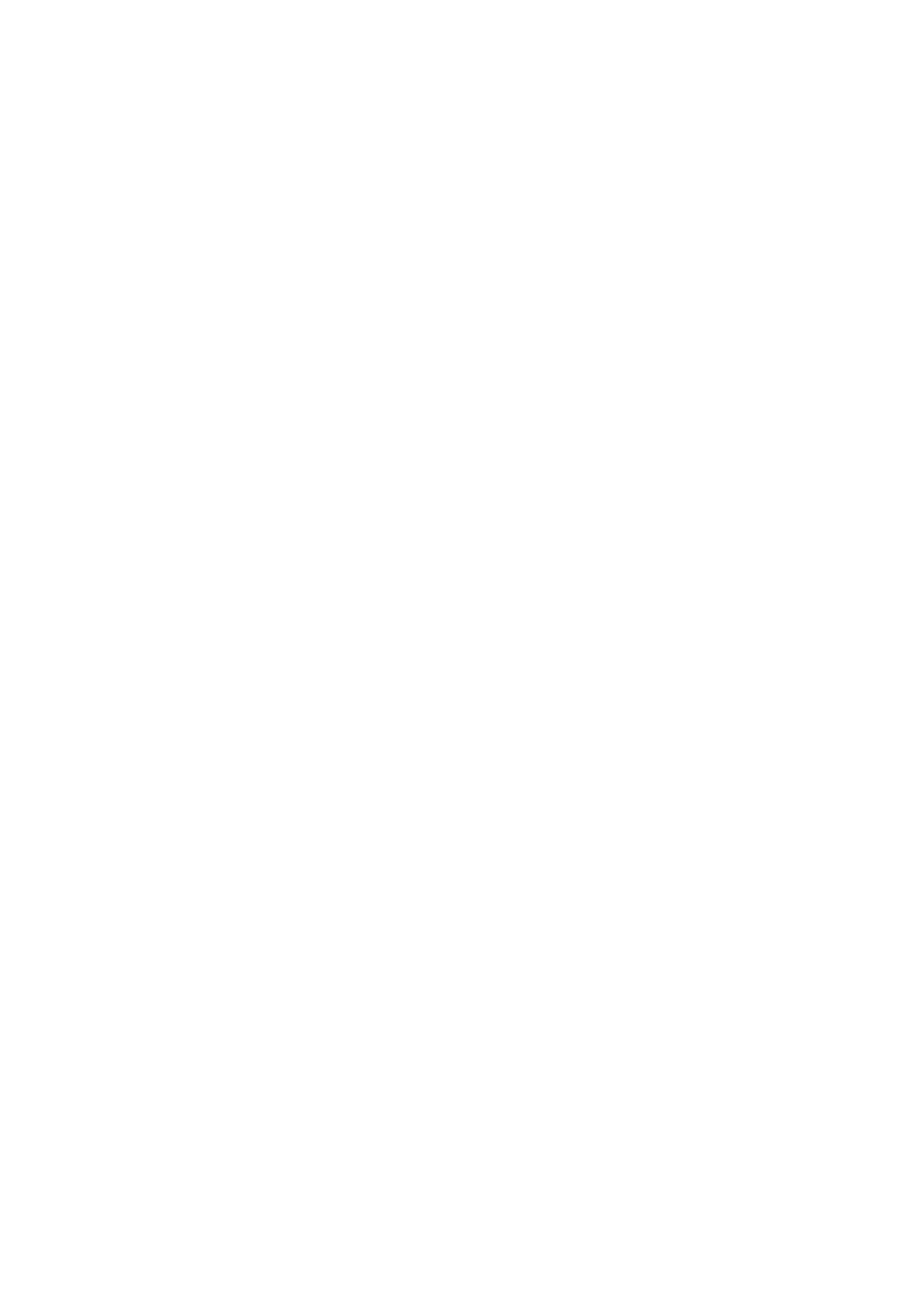*پژوهشنامهٔ انتقادی متون و برنامههای علوم انسانی*، پژوهشگاه علوم انسانی و مطالعات فرهنگی ماهنامهٔ علمی (مقالهٔ علمی ــ پژوهشی)، سال بیستم، شمارهٔ پنجم، مرداد ۱۳۹۹، ۳-۳۲

بررسي تحليلي لوازم روش0شناسانهٔ ماهيت «جريان اجتماعي» <sup>(</sup>

على ابراهيم يور\*

#### چکیده

«جریان شناسی» پدیدهای جدید در ایران معاصر است که عنوان جلسـات و کتـب متعــددی را در عرصههای علم، فرهنگ، و سیاست بهخـود اختصـاص داده اسـت. امـا مشـكل ایـن مباحث فقر ادبیات و چهارچوب نظری مشخص و عدم حاکمیت انضباطهای علمی بـر آن است که باعث سوءتفاهمها، تشتتآرا، و درهمریختگی معرفتی شده و مخاطبـان را دچـار سردرگمی و تحیر کرده است. برای حل این مشکل، جریانشناسی نـه درحـد مباحـث ژورنالیستی، بلکه بهمنزلهٔ دانشی موردتحقیق و نگاه درجهدومی مطالعه شده اسـت. بـر ایـن اساس، مطابق ضوابط حکمت اسلامی در تعریـف علـوم بـه موضـوعات، جریـانشناسـی دانشي است كه يكي از حقايق اجتماعي به نام «جريان اجتماعي» را بهمنزلة موضوع خـود برگزیده است. این مقاله درراستای تثبیت و تقویت هویت دانشی «جریان شناسی» بـا روش توصیفی و تحلیلی و با استفاده از منابع کتابخانهای، باتوجهبه اصل روش شناختی رابطـه و تناسب میان «روش» و «موضوع موردمطالعه» در چهارچوب نظری علم در سنت اسلامی، با تحلیل ابعاد هویت جریان اجتماعی، لوازم روش شناسانهٔ آن را بررسی و استخراج کـرده و در قالب ۳۰ عنوان ارائه داده است. ایــن لــوازم روششناسـانه پـیشنیازهـای طراحــی و صورتبندي الگوي علمي مطلوب جريانشناسي را فراهم مي آورد.

**کلیدواژهها:** جریان، جریانشناسے ، روش شناسے جریانشناسے ، مبان شتهای، نظام مشترک معنايي.

تاريخ دريافت: ١٣٩٨/٠٩/٢٣، تاريخ پذيرش: ١٣٩٩/٠٣/١٨

<sup>\*</sup> دانشجوی کارشناسی ارشد مدیریت راهبردی فرهنگ، دانشگاه باقرالعلوم قم و طلبهٔ سطح عالی حـوزهٔ علمیــهٔ montazer.mahdy@gmail.com {

Copyright © 2018, IHCS (Institute for Humanities and Cultural Studies). This is an Open Access article distributed under the terms of the Creative Commons Attribution 4.0 International, which permits others to download this work, share it with others and Adapt the material for any purpose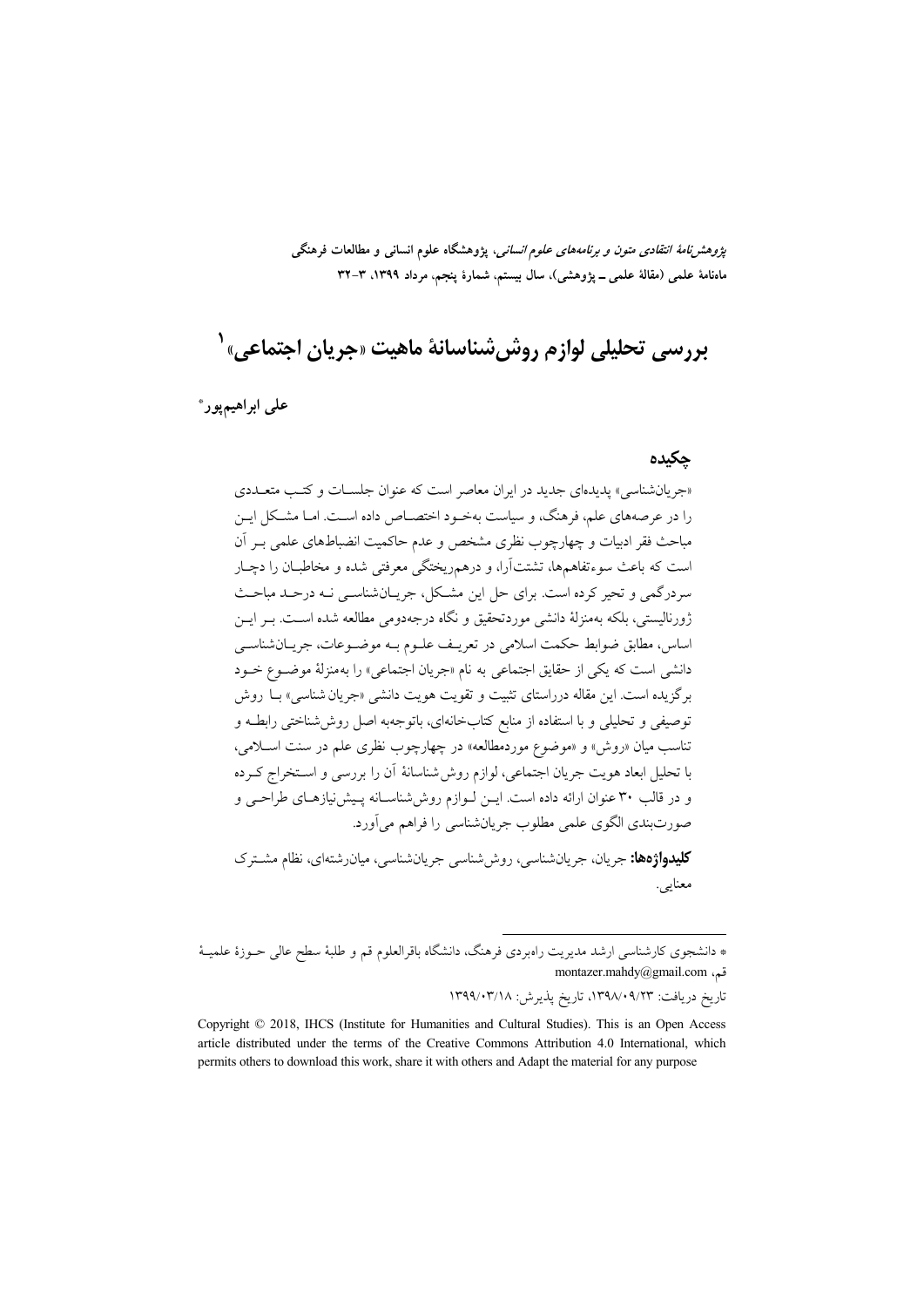#### 1. مقدمه

«جریان شناسی» و «جریان» از مفاهیم جدید و پرتکرار در فضای فکری و سیاسی دهـههـای اخیر پس از انقلاب اسلامی است و این مفاهیم امروزه دیگر برای اندیشمندان عرصههای فکر، فرهنگ، و سیاست واژههای غریبی نیست. این مفهوم با قیــدها و پســوندهای مختلـف «فکری»، «فرهنگی»، «سیاسی»، و برخی قیود خاص تر رواج یافته است و جلســات متعــددی با این موضوعات بر گزار می شـود. محققــان بــا الگوهــای نظـری و خلاقیــتهــای شخصــی متفاوت، پدیدههای تـاریخی، فکـری، و اجتمـاعی را توضـیح مـیدهنـد و بـه مقولـهبنـدی اندیشهها، طبقهبندی کنش گران فرهنگی، و تبیین پدیدههای اجتماعی میپردازنـد و بـهنــوعی مسیر تاریخ و جامعه را ترسیم میکنند. شاهد رسوخ ادبیات جریانشناسی در فضـای علمــی ایران ورود عناوین جریانشناسی به برنامههای درسی رشتههای جدید تحصـیلات تکمیلـی<sup>۲</sup> و تدوين پاياننامههاي گوناگون در رشتههاي ادبيات، معـارف اسـلامي، فلسـفه، و... بـا ايـن عنوان است.

معرفت برآمده از جريانشناسيْ ادبياتي پرجاذبه و پرنفوذ دارد و ايــن باعـث شــده اسـت توسعهٔ ادبیات جریانشناسی با سرعت بالایی ادامه پیدا کند، اما نوپدیدبودن ایــن مباحــث در جامعهٔ امروز ایران، کثرت مـدعیان ایـن حـوزه، و عـدم تنقـیح مبـانی، منطـق، و روش ایـن مباحث، سوءتفاهم ها، تشتتآرا، و درهم ریختگی معرفتی را درپی داشته و مخاطبان را دچـار سردرگمی کرده است. این تشتت ها و سوءتفاهم ها بهقدری است که جریان شناسی مخالفان و موافقانی جدی مبان اندیشوران پیدا کرده است.

بديهي است كه حل مشكل جز در پرتو نگاه درجهدومي بـه «جريــانشناســي» بــهدســت نمي اَيد. اگر بخواهيم از تشتتها و سوءتفاهمهـا رهـايي پـابيم، لازم اسـت جريــان شناســي موضوع مطالعه اي دقيق و مستوفى قرار گيرد تا از اين طريق ايـن دسـته از معرفـتهــا را در جايگاه واقعي¦ش قرار دهيم. ارزش و روش اَن را روشن کنيم و منطق و الگويي مشخص و متناسب را بـرایش توصـیه کنـیم. بنـابراین نـاگزیریم کـار علمـی و دقیقـی بـر روی نفـس جریانشناسی انجام دهیم و جریان و جریانشناسی را بهصورت درجهدومی واکاوی کنیم.

مقالهٔ «بررسی تحلیلی نظریــههــای مطـرح در مفهــومشناســی جریــان و جریــانشناســی» (ابراهیمپور ۱۳۹۸) قدم اول این کار را برداشته و با بررسی تحلیلـی نظریـات مطـرح دربـارهٔ مفهوم جريان، جريانشناسي، و نقد و بررسي أنها، بستر ارائــهٔ تعريفــي جــامع و منتخـب از جريان و جريانشناسي را فراهم كرده و دريايان تعريفي مختــار از جريــان ارائــه داده اســت.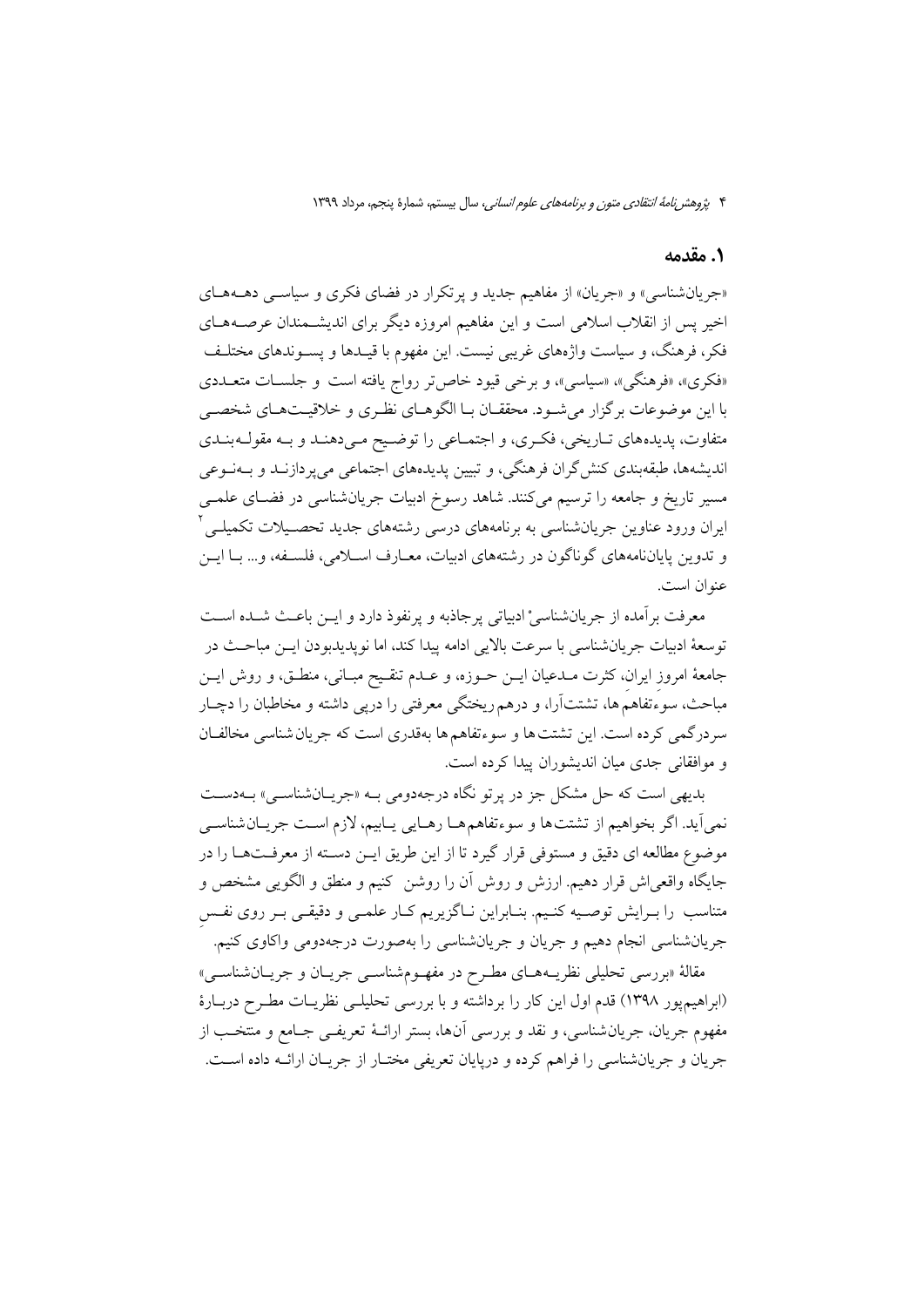بررسي تحليلي لوازم روش شناسانهٔ ماهيت «جريان اجتماعي» (على ابراهيم يور) ه

مطابق این تعریف، جریانْ حقیقتِ اجتماعی پویا و زندهای است که در مـتن جامعــه حیـات دارد. ابعاد این حقیقت به صورت نظاموار با یک دیگر ارتبـاط دارنــد و هــویتی سیســتمی بــه جريان مي بخشند.

مطابق تحقیق ابراهیمپور، «جریـان پدیـدهٔ اجتمـاعی پویـا و سـيال بـا هــويتی شــبکهای (سیستمی) غیررسمی است که از مجموعهٔ اصول و فروض معرفتی (نظام مشترک معنایی) تشکیل شده که جمعیتی نظامٖیافته (مدیریتشده) براساس آن عمل کرده و تأثیر میگذارنــد» (همــان). هــمچنــين مطـابق بررســي انجــامشــده در آن مقالــه، هرچنــد مشــابه توليــدات جريان شناسانهٔ فعلي، تحقيقاتي هم در غرب و هم در تـراث بـومي مـا ديـده مـي شـود، امـا جریانشناسی آنگونهکه امروز در کشور ما رایج شده، موضوعی جدید و بی سـابقه اسـت. از مبان واژگان لاتين current معادل جريان برگزيده شده است (همان).

هم چنین درراستای تلاش علمی، بهمنظور برطرفکردن تشتتها و سوءتفاهمهما دربـارهٔ هويت جريان شناسي، مقالهٔ «تحليل عناصر و ابعاد حقيقت چندبعـدي اجتمـاعي ـــ معرفتــي 'جريان' به مثابهٔ موضوع دانش جريان شناسـي» در تثبيـت هويـت دانشــي «جريــان شناســي» کوشیده است. بدین معنا که، جریان شناسی نه یـکسـری گـزارههـای متفـرق و تبلیغــاتی ــــ ژورنالیستی، بلکه دانشی میان رشته ای با روش شناسی خـاص خـود اسـت. «دانـش»دانسـتن جریان شناسی از این نظر است که «جریان» حقیقتی عینی دارد و ازاین رو میتوان براساس مبانی معرفتی علم در سنت اسلامی آن را موضوع دانش قرار داد.<sup>۳</sup>

ازآنجاکه هر دانش در سنتی نظری تعریف می شود و براساس مبانی نظری خود رنگ و جهت مي گيرد، اصل موضوعهٔ برگزيده تعريف و صـورتبنـدي جريـانشناسـي در «مبـاني نظری علم در سنت اســلامی» اســت<sup>، ک</sup>ـــه موضِــع «رئالیســم معرفتــی» را بــهمنزلــهٔ یشــتوانهٔ معرفتشناختی خود اخذ کرده است. بنابراین دانـش جریـانشناسـی در چهـارچوب نظـری علم در سنت اسلامی تعریف میشود. باتوجهبه انضباطهای حاکم بر این سنت نظری، علـوم به موضوع خود تعریف میشوند. بر این اسـاس، جریــانشناســی دانشــی اســت کــه دربــارهٔ جريان (اجتماعي) بحث ميكند. ازآنجاكه تعريف دانش با تعريف موضـوع علـم و بررسـي اعراض ذاتی آن موضوع پیوند خورده است، تازمـانیکـه ابعـاد و عناصـر جریـان بررســی و منقح نشوند و شـناخت دقيـق مقومـات «جريـان» بــهدسـت نيايــد، حـدود و ثغـور دانـش جريان شناسي مشخص نمي شود. بنابر تعريف منتخب، مقومـات جريـان شـامل ١. ســاختار شبكه اي، ٢. هويت اجتماعي، ٣. نظام مشترك معنايي، ٤. پويايي، ٥. جمعيت، ٦. مـديريت و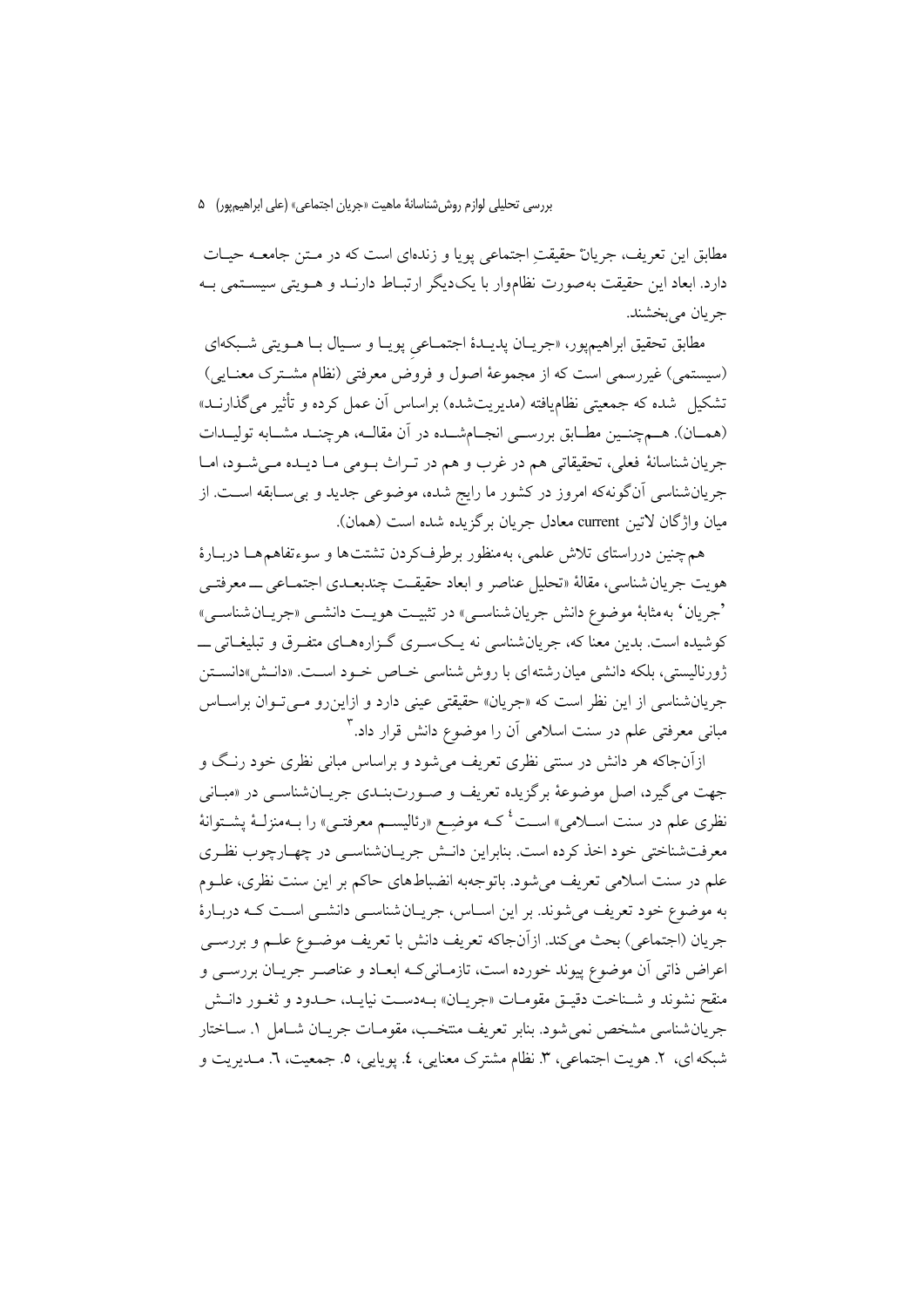رهبری، ۷. تأثیر گذاری، و ۸ عدم رسمیت است. این ارکــان بــا یــک۱دیگــر ارتبــاط دارنــد و جريان را بهصورت نظام شكل مى دهند. نظام مشترك معنـايى ركــن محـورى جريــان اســت (ابراهيم يور ١٣٩٧).

روشن شدن هرچه بیش تر و بهتـر تعریـف جریــان و ماهیــتشناســی آن مــا را در ارائــهٔ روش شناسی شناخت اّن کمک می کند، زیرا بین شیء و روش شناخت اّن رابطـهٔ معنــاداری برقرار است. سنخ ذات «جسم» شناخت ابعاد او، روش۵ای حسی، سـنخ مسـائل الهیــات، و شناخت و روش عقلی را طلب میکند. ازاین رو، اگـر جریـان را صـرفاً تـکبعـدی تعریـف کردیم، در روش شناسی نیز تمرکزمان را روی همان یک بعد قرار میدهیم. امـا اگــر هویــت جریانْ چندبعدی شد، باید روش های متناسب با ابعاد اَن را بــهکـار ببــریـم. خلاصــه ایــن کــه هويت شيء روش شناخت آن را مشخص مي كند.

اصل تناسب میان روش و ابعاد اشیا ازجمله مبانی چهارچوب نظری (پــارادایم) علــم در سنت اسلامی است. بهتعبیر *قرآن* در آیهٔ ۷۸ سورهٔ نحل، خداونـد متناسـب بـا سـاحتهـای مختلف نفس الامر مجاری متفاوتی را برای ارتبـاط بــا واقــع در انســان قــرار داده اســت کــه هر کدام بعدی از ابعاد آن را روشن می کند:

'وَ اللَّهُ أَخْرَجَكمْ مِنْ بُطُون أُمَّهاتِكمْ لا تَعْلَمُونَ شَيئاً وَ جَعَلَ لَكمُ السَّـمْعَ وَ الْأَبْصـارَ وَ الْأَفْئِـدَةَ لَعَلَّكـمْ تَشْـكرُونَ؛ خــدا شــما را از شــكم مادرانتــان بيــرون آورد، درحــالىكــه چيــزى نمی دانستید و برای شما گوش و دیدههـا و ضـمیرها قـرار داد، باشـد کـه سـیاس ایـن نعمتها را بدانيد و از اينها بهرهٔ صحيح ببريد' (نحل: ٧٨). در اين آيهٔ كريمــه تصـريح شده که انسان در ابتدای تولد فاقد هرگونه شناخت است و خداوند به انسان حـواس را عنایت کرده است تا جهان را به این وسیله مطالعه و بررسی کند و بـه او ضـمیر و قـوهٔ تجزیهوتحلیل داده که در آنچه از راه حواس بهدست مـیآورد، تعمـق کنـد، از ظـواهر گذشته به درون اشیا و قوانین حاکم بر آنها راه یابد. این آیه صراحتاً حواس را بهعنـوان ابزار شناخت سطحي و عقل را بهعنوان ابزار شناخت منطقي و عمقـي معرفـي مـي كنـد (مطهري ١٣٧٧الف: ٢٣١-٢٣٢).

بنابراین هرکدام از قوای ادراکی انسان فقط نوع خاصی از ادراک و آگاهی بـه اشـیا را در اختیار انسان میگذارد. بهعبارتی، هریک از مجـاری و ابـزار ارتبـاط بـا واقـع بـا سـطحی از واقعیت مواجه است و معرفتی مناسب با همان سطح را بهدنبال میآورد. ازایــن(و، بــین هــر روش با موضوع موردمطالعه نسبت معناداري برقرار اسـت. خلاصـهٔ رابطـه بـين موضـوع و روش را شهید مطهری در بیانی شیوا و عمیق بیان میکند: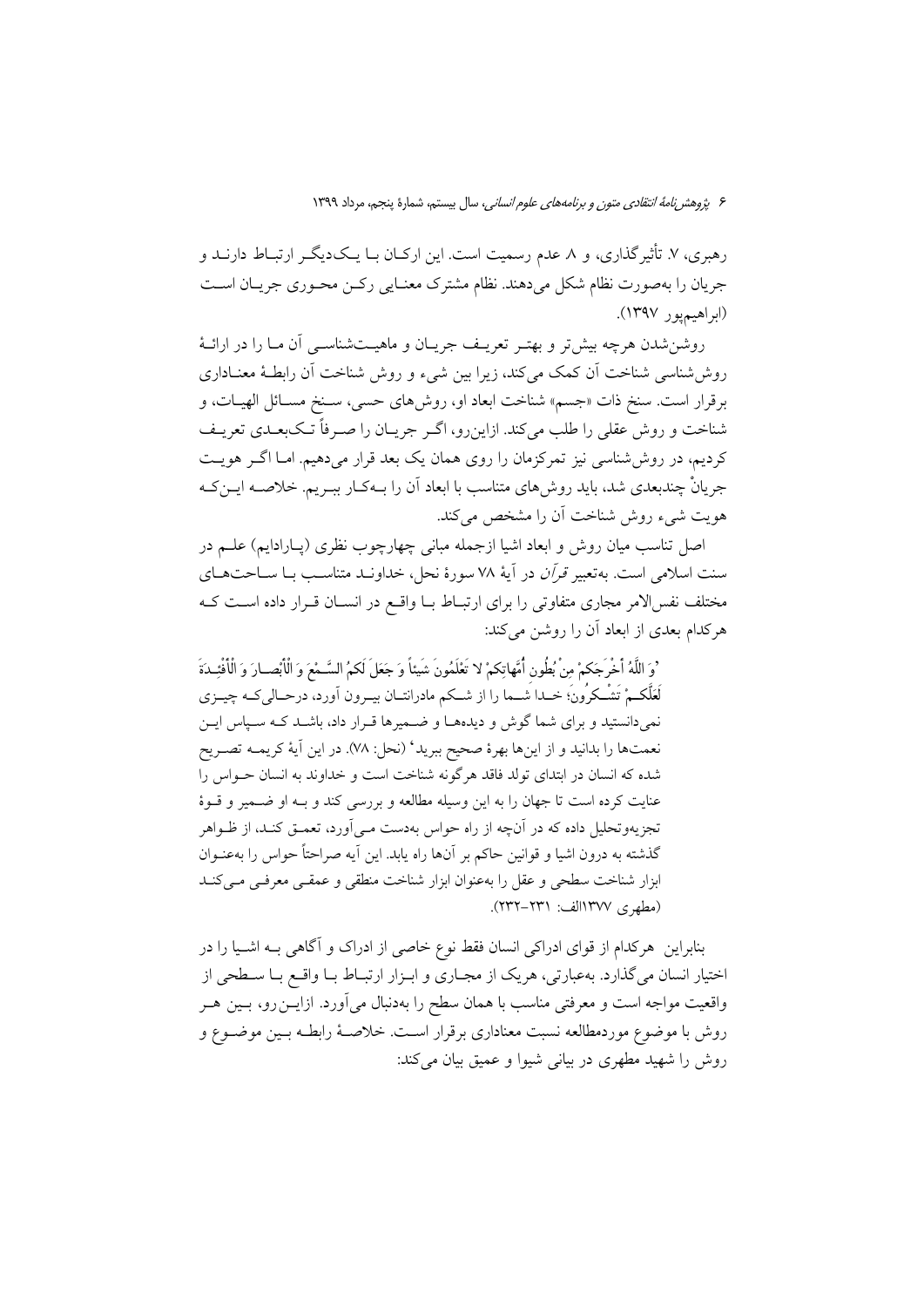اسلوب و روش فکری خاص هر علمی عبارت است از یک نوع ارتباط فکـری خـاص که بین انسان و موضوع آن علم باید برقرار شود و بدیهی است که نوع ارتباط فکری بین انسان و شیئی از اشیا بستگی دارد به نحوهٔ وجود و واقعیت آن شیء. مثلاً اگــر شــیئی از نوع اجسام است ناچار باید ارتباط جسمانی و مادی بین انسان و آن شیء برقرار شـود و احساس و آزمایش عملی همان ارتباطات مادی است که دستگاه فکر با اشیا پیدا می کنـد و اگر آن شيء وجود نفساني دارد، بايد به مشاهدهٔ حضوري و نفساني كه يگانــه وســيلهٔ ارتباط ذهن با أن شيء است يرداخته شود و اگر أن شـيء كيفيـت عقلانـي دارد، يعنـي حقيقتي است كه عقل با اعمال قوهٔ انتزاع آن را يافته است، بايد با سبك قياس و برهان و تحلیل عقلانی موردبررسی قرار گیرد (مطهری و طباطبایی ۱۳۷۷: ٤٧٩).

باتوجهبه این مبنای روش شناسانه، که ارتباط تنگاتنگ و مسـتقیم بـین انتخـاب روش و ذات موضوع را بیان میکند، در این مقاله با روش توصیفی و تحلیلی و با بهرهگیری از منــابع کتابخانهای، با واکاوی هویت و ابعـاد جریـان اجتمـاعی لـوازم روششناسـانهٔ آن بررسـی مـی شـود تــا از ایــن طریــق بتــوان روش متناســب بــا آن را کشــف کــرد. منظــور از «لــوازم روش شناسانه» هر أن چیبزی است کـه در شـناخت و مطالعـهٔ جریـان کـاربرد دارد. بعنـی کوشش شده است تا با تحلیل مؤلفهها به این سـؤال پاسـخ داده شـود کــه بـرای سـلوک در مسیر مطالعهٔ جریان رعایت چه اصول و قواعدی لازم است و توجه به چـه نکـاتی حرکـت در مسیر شناخت و مطالعهٔ جریان را تسهیل و تسـریع مـیکنـد. بنـابراین نتیجـهٔ ایــن مقالــهٔ تحلیلی دست یابی به تعداد درخورتوجهی از عناوین کلی (قاعده و اصـول) و جزئــی اسـت که جنبهٔ توصیهای و دستوری دارد یا میتواند داشته باشد. ایـن بررسـی ظرفیـت و مقــدمات راه کشف و معرفی روش یا روش۵های موردنیاز مسیر جریـانشناسـی را فـراهم مـی کنـد و براساس آن می توان روش،شناسی میان رشتهای جریـان شناســی را ســاخت. بــهعبــارتی، ایــن عنـاوين (لـوازم روش،شناسـانه) پـيش:يازهـاي طراحـي و صـورتبنـدي روش مطلـوب جریانشناسی را فراهم می آورد.

چنانکه بیان شد، برای جریان هشت جزء مقوم معرفی شـد و در تعریـف جریـان آمـد: «جریان پدیدهٔ اجتماعی پویا و سیال بـا هـویتی شـبکهای (سیسـتمی) غیررسـمی اسـت کـه متشکل از مجموعهٔ اصول و فـروض معرفتـی (نظـام مشـترک معنـایی) بـوده کـه جمعیتـی نظامیافته براساس اَن عمل میکند و تأثیر میگذارد». باتوجــهبــه جایگــاه هــر بُعــد در منطــق تصورات، ° مي توان اين تعريف را بدين گونه نيز بيان كرد: «جريان نظـام اجتمـاعي بازيويــا و متحرکِ غیررسمی ارگانیکِ هدفمند یا اَرمانِمند است کـه از مجموعـهٔ اصـول و فــروض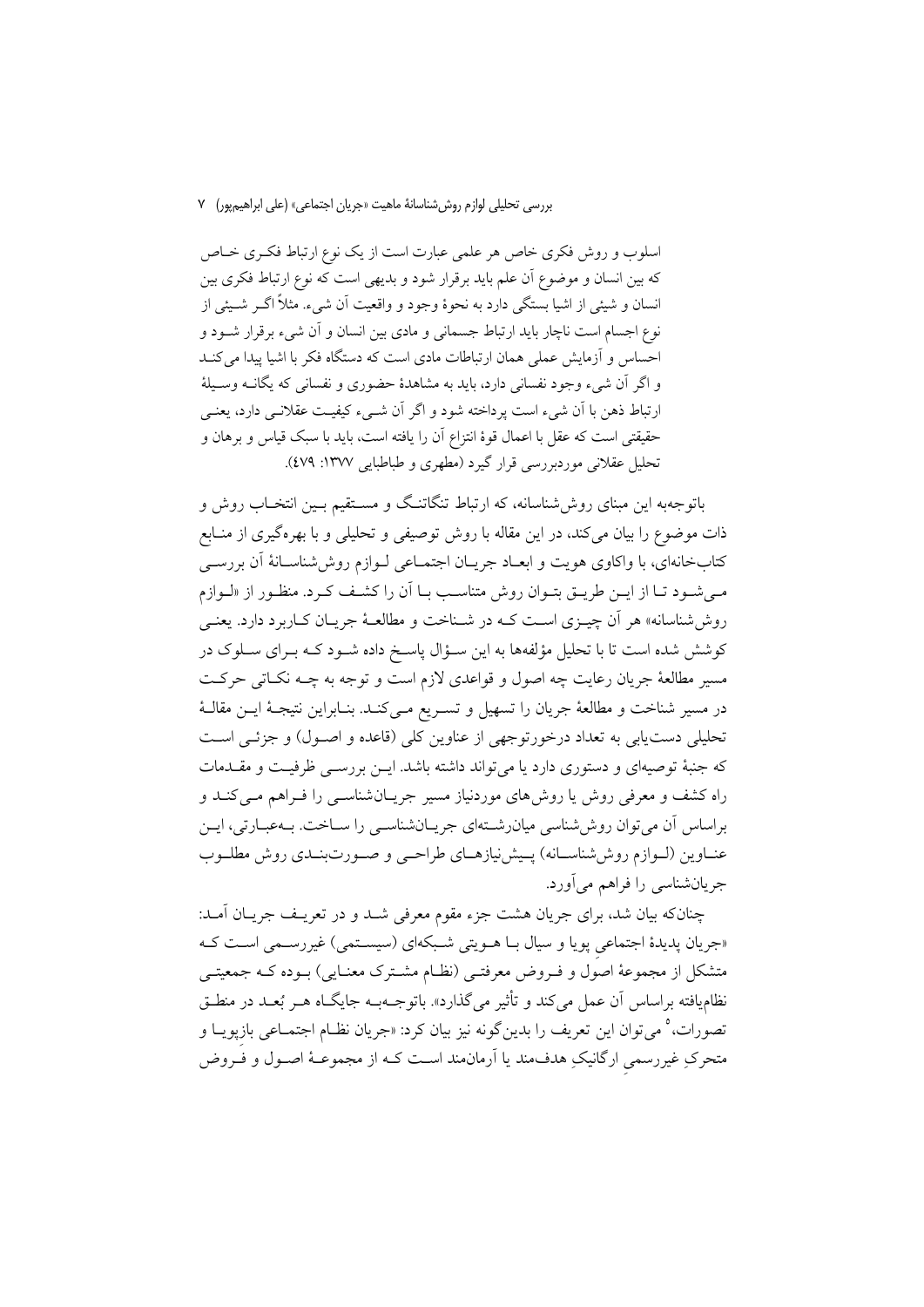# ٢. هويت شبكهاي (سيستمي)

شبکه یا نظام مجموعهای از عناصر است که برای تأمین هدف واحد کل واحـدی را تشـکیل دادهاند و با یکدیگر ارتباط دارند. در هر شبکه بین عناصر رابطهٔ اصل و فرع برقرار است و تغییر در یک جزء (متغیر) در دیگر اجزا و در کل تـأثیر دارد و هــیچٖیـک از عناصــر (از ایــن حیث که جزئی از کلان) تـأثیر مسـتقل و جـدا از مجموعــه ندارنــد<sup>٦</sup> (محمــدي و ديگــران ١٣٨٩: ٣١-٣٤؛ واسطى ١٣٩٤: ٤١؛ واسطى ١٣٩١: ٤٦؛ رضائيان ١٣٩٥: ٧١؛ رابينـز ١٣٩٦: ٣٠). زمانی که حقیقت جریان را چندوجهی و دارای ابعاد متکثر و متفاوت دانستیم، خـواهنــاخواه هویت آن را شبکهای در نظر گرفتهایم. درواقع، هرگاه شیئی از چند عنصـر و متغیـر تشـکیل شده باشد و درعین چندگانگی ابعاد آن را امری واحد تلقی کنـیم، امـر دیگـری نیــز دخیــل خواهد شد که همان «رابطهٔ» میان عناصر و متغیرهاست. رابطهٔ میان عناصر و متغیرهـای یـک شيء از عناصر متفرق شيئي جديد و يکپارچه ميسازد کـه هــويتي شــبکهاي دارد. بنــابراين جریان اجتماعی، که از مجموعهای نیروی انسانی تشکیل شـده و دارای اصـول و فـروض و تأثیر گذاری اجتماعی است، منطقاً هویتی شبکهای یا سیستمی دارد. براسـاس ادبیـات منطـق اسلامي,، اين شبكهايبودن جنس عالي (جنس بعيد) جريان محسوب مي شود و روح حــاكم بر ساختار جريان است.<sup>۷</sup>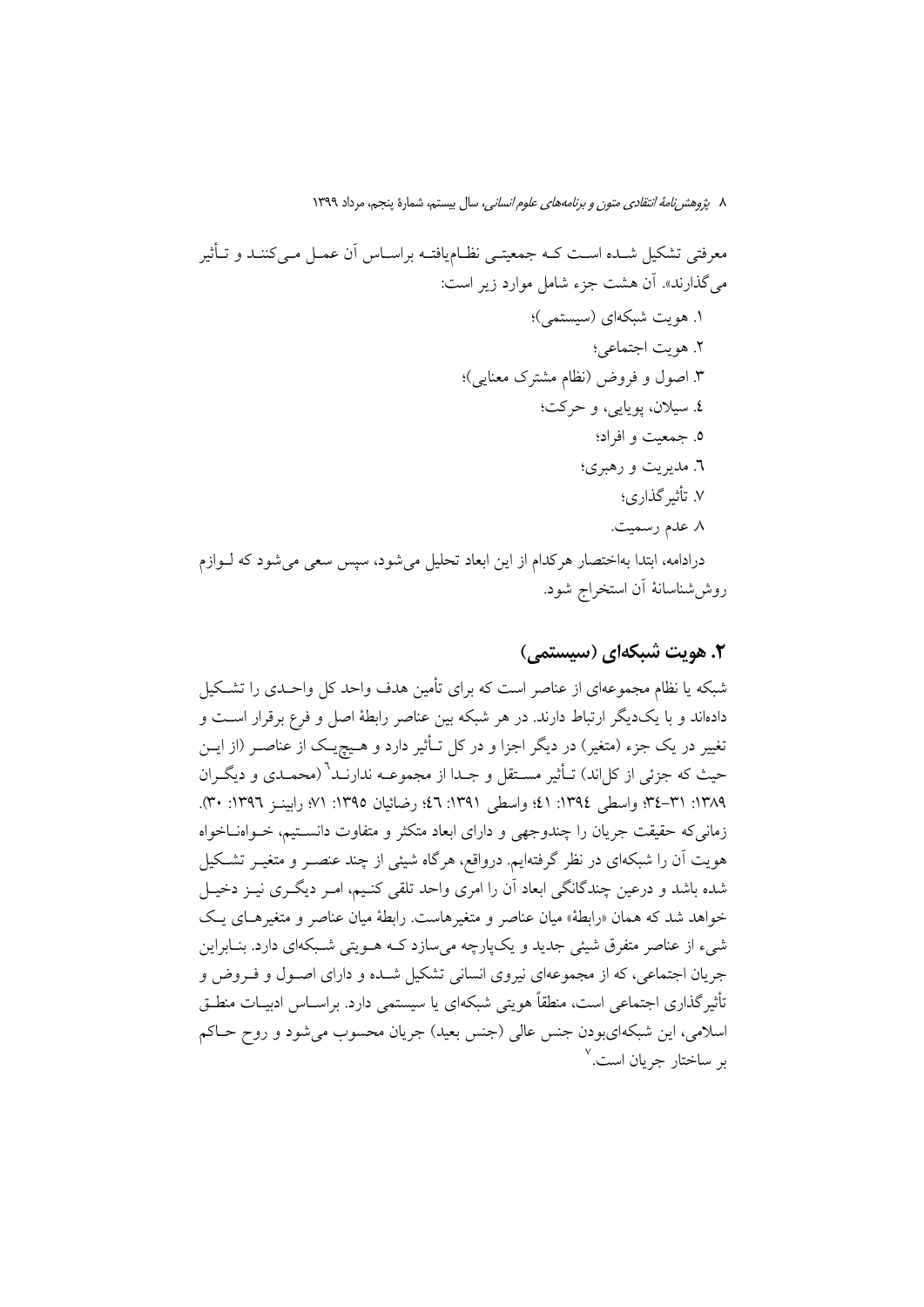#### بررسي تحليلي لوازم روش شناسانهٔ ماهيت «جريان اجتماعي» (على ابراهيم يور) ـ ٩

جريان اجتماعي جايگاه مشخصي درميان طبقهبنديهاي سيسـتمهـا بــهخـود اختصــاص داده است. جریان تعاملی جدی با محیط خود دارد و ازاینرو سیستم باز محسوب می شود. همچنین ازآنجاکه یویا و سیال است و مسیر خود را انتخاب می کند، نظـامی طبیعـی اسـت. جريان و تکتک افراد اَن هدفي دارند. به همين دليل جريـان جـزو سيسـتمهـاي اجتمـاعي است، اما در طبقهبندی رفتاری برخی جریانـات هــدفمنـد و برخــی أرمـانمنـد محسـوب می شوند. بنابراین در طبقهبندی نُهسطحی سیستمها جریان اجتماعی در طبقـهٔ هشــتم، یعنــی سیستمهای اجتماعی، قرار میگیرد که بالاترین سطح سیستمهای پیچیدهٔ قابلشناسایی است (اسکات ۱۳۹۳: ۱۳۲. ١٣٤–۱۲۲. ۱٤۲–۱٤٤؛ محمـدی و دیگـران ۱۳۸۹: ٤۱–۵۲؛ رضـائیان ١٣٩٥: ٧٠-٧١؛ راسنز ١٣٩٦: ٣١-٣٧؛ فقيه ١٣٩٣: ٩؛ الواني ١٣٩٥: ١٧).

سيستمي دانستن جريان اجتماعي، غير از آنكه لازمهٔ منطقي تحليل ابعــاد آن اسـت و بــه ایجاد انگارهٔ اولیه از جریان کمک مـیکنـد، سـبب جـاریشـدن ادبیـات تفکـر و رویکـرد سیستمی در جریانشناسی می شود و به الگوی شناخت و تحلیـل جریـان قــدرت و منطقــی دوچندان می بخشد. مهمترین لوازم روش شناسانهٔ این بعد جریان به شرح زیر است.

### ۱.۲ میانرشتهای (ترکیبی ــ تلفیقی)بودن روش جریانشناسی

اصلی ترین و مهمترین نتیجهٔ روششناسانهٔ هویت سیستمی جریـان میـانرشـتهای (ترکیبـی ـــ تلفیقی)بودن روش مطالعهٔ جریان است. درواقــع، اساســاً رویکــرد میــان٫شــتهای و رویکــرد سیستمی دو روی یک سکهاند. ازیکسو، موضـوع مطالعـات میـان(شـتهای همیشـه یـک سیستم پیچیده است (شیء واحدی که وجوه متفاوت دارد) و میـان(شــتهای&وهـی خــود نوعي رويکرد سيستمي در روش تحقيق محسوب مي شود. ازسوي ديگر، رويکرد سيستمي نیز از بدو تولد در دامن میانرشتگی زیسته و خـود نتیجـهٔ مطالعـات میـانرشـتهای اسـت (رضـــائيان ١٣٧٧: ١٩–٢١؛ رضـــائيان ١٣٨٧: ١٠؛ محمــدي و ديگـــران ١٣٨٩: ٢٨–٢٩؛ مولم و دیگران ۱۳۹۰: ۳).

مطالعهٔ میانرشتهای رویکرد و روشی در عرض مطالعات تخصصــی و رشــتهای نیســت، بلکه در طـول آن اسـت. هـر مـدل ميـان(شـتهاي در دل خـود از تعـدادي روش و دانـش تخصصی بهره می گیرد. راه میـانِ رشـتگی از رشـتههـای تخصصــی مـی گــذرد. بـهعبـارتی، یژوهش گر میانرشتهای پدیدهٔ چندوجهی را از زوایای رشتههای مختلف بررسبی مبی کنـد و هر بعدی از آن را از طریق رشتهای خاص رمزگشــایی مــی کنــد و از تــاریکی بــه روشــنایی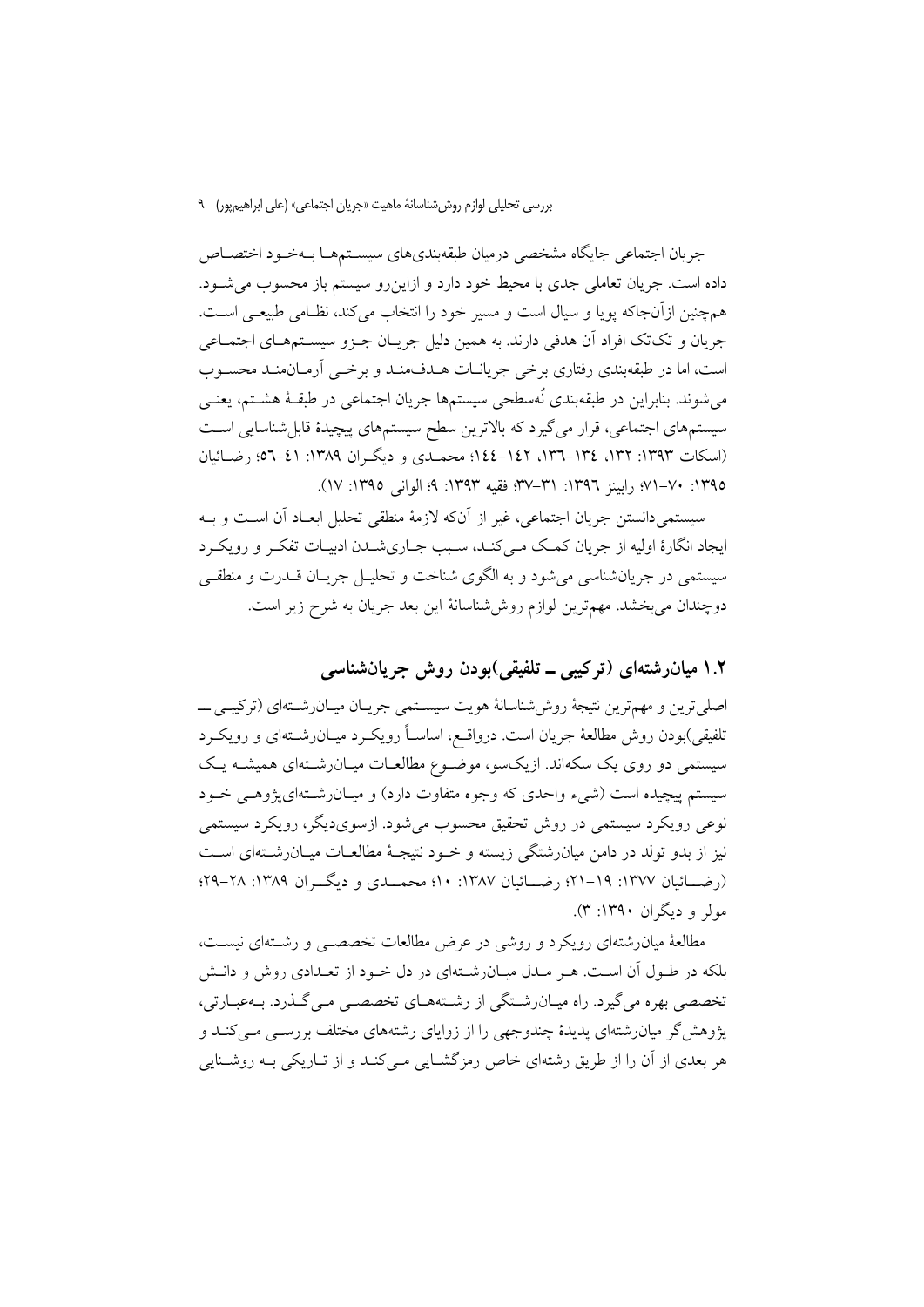مبی آورد (ریکسو ۱۳۹٦: ۱۷۸، ۱۹۳–۱۹٤؛ خورسسندی ۱۳۹۲: ۳۹، ۳۸، ۷۷، ۹۹–۱۰۰، ۲۸ه؛ ب ازو ١٣٨٧: ٧٠؛ ف وردمن ١٣٨٧: ٢٥٨؛ مـورن ١٣٨٧: ٢٥٢-٢٥٣؛ متـين ١٣٨٨: ١١٢–١١٢؛ قراملکی و دیگران ۱۳۸۹: ۷۹).

درواقع روشهای تخصصی علوم مبتنیبر رویکرد تحلیلی است. در علوم میکوشند تـا با تحلیل و تجزیهٔ شیء به عناصر و ابعاد سازندهٔ آن و سپس شناخت هر جـزء، بــه شــناختی از شيء دست يابند. اما روش ميان(شتهاي و تلفيقـي، عــلاوهبـر رويكـرد تحليلـي، رويكـرد ترکیبی را بعد از تحلیل وتجزیه لازم میداند تا شناختی جامع، کامـل، و یـکپارچــه از شــیء بهدست آید (محمدی و دیگران ۱۳۸۹: ۱۸–۱۹).

بنابراین، روش جریان شناسی قسم خاصبی از تقسیمات گونـههـای پـژوهش نیسـت. جریانشناسی پژوهشی تبیینی و اکتشافی است. در پژوهش تبیینی مسائل و موضوع شـناخت اّن روشن است و درواقع تأکیـد اَن شـناخت یـک موضـوع و حـل یـک مسـئله براسـاس روشهای علمی است، اما در پژوهش اکتشافی تأکید بر روش است تــا موضــوعات جدیــد کشف و شناخته شوند (پاکتچی ۱۳۹۱: ۳۱–۳۳). در مراحـل الگــوی جریــانشناســی گــاهی تحقیق از نوع تبیینی و گاهی اکتشافی است. آن جبا کـه جریـانشـناس جریـانی خـاص را شناسایی کرده است و موضوع تحقیق خود قرار می دهد، پژوهش تبیینی است، اما آن جبا ک جریانشناس می کوشد جریانـات فضـای فکـری یـا فرهنگـی را کشـف و شناسـایی کنـد، يژوهش اكتشافي است.

روش جريــانشناســي يژوهشــي تــاريخي (historical research)، تطبيقــي ـــــ مقايســـهاي (comparative research)، و تحليلي (analytical research) است. در پسژوهش تساريخي پدیدهای در گذر زمان مطالعه می شود و حالتهای قبلبی بـا حالـتهـای بعـدی|ش نمایـان می شود. ازآن رو که حرکت و درنتیجــه زمــان جزئــی از ذات جریــان اســت، روش شناســی جریانشناسی ذاتاً پژوهشی تاریخی میطلبد. پژوهش تطبیقی یا مقایسهای تحقیقی اسـت کـه در آن یک پدیده با پدیدهای دیگر سـنجیده مـی شـود و از رهگـذر مقایسـهٔ ویژگـی۵ایشـان شناخته می شود. در الگوی منتخب جریانشناسی یکی از روش هایی که محقق را به شـناخت جامع و صحيح از جريان رەنمون مىي كنـد، مطالعـهٔ مقايســهاى جريـانهـاى رقيـب اسـت. پژوهش تحلیلی نیز مدل مرسوم تحقیق است که در آن شیء نه با مقایسه بـا اشـیای دیگــر و نه در گذر زمان، بلکه خودبهخود مطالعه می شود. در این نوع تحقیق با تجزیهوتحلیــل شــیء به اجزای سازندهٔ اَن شناخت حاصل میشود. در الگوی جریانشناسی نیز، ازاَنجاکه بعضــی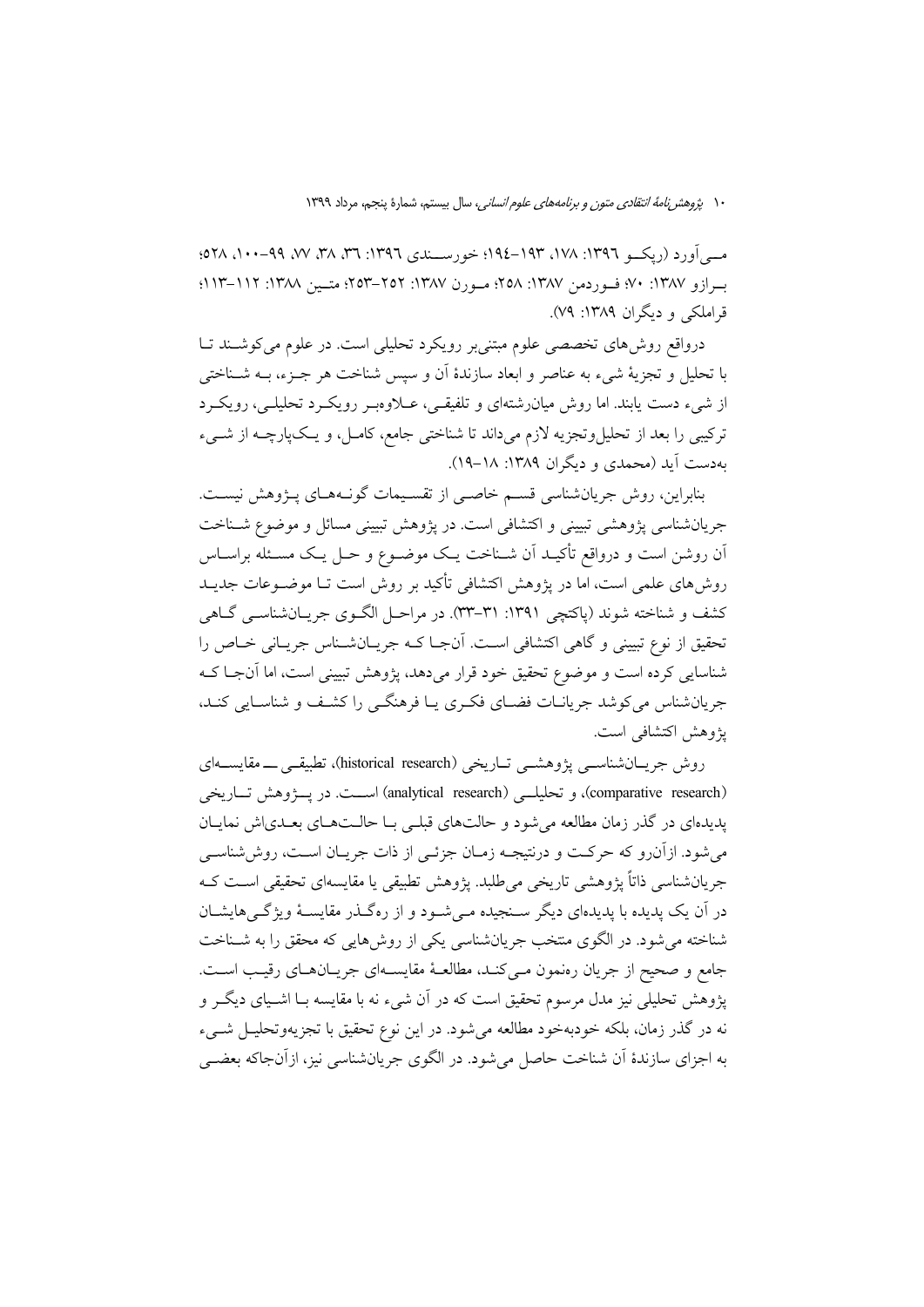از ابعاد جریان مطالعهای تحلیلی میطلبد، پژوهش تحلیلـی نیــز اســتفاده مــیشــود. بنــابراین روش جريانشناسي الگويي تاريخي ـ تحليلي ـ تطبيقي است (همان: ٣٤-٣٦).

باتوجهبه میان رشتهای و دن جریان شناسی، برای الگوی منتخب و مطلوب جریـان شناســی، لازم است براساس الگوی عام مطالعات میان(شتهای، متناسب با این موضـوع خــاص یعنـی جريان اجتماعي الگـوي مناسـبي ارائــه شـود. درواقــع، لــوازم هــر موضــوع موجــب توليــد اختصاصاتی می شود که اِعمال اَن اختصاصـات در الگــوی عــام مطالعــات میــان(شــتهای اَن الگوی عام را به الگوی خاص و جزئی برای آن موضوع تبدیل میکند. بنابراین چنانکه قــدم اول در مطالعهٔ میان رشتهای تولید شبکهٔ مسائل است، در فرایند جریــانشناســی نیــز قــدم اول توليد شبكة مسائل جريان است و به همين ترتيب بقية مراحل نيز متناسب با هويت جريــان شکل می گیرند.

۲.۲ بهرهمندی از منطق سیستمها در جریانشناسی

از دیگر لوازم هویت سیستمی جریان حاکمبودن منطق سیستمها بر جریان است. مهــمتــرین رکن منطق سیستمها همهعنایی و انسجام میان سیستم است. بنابراین عناصـر و ابعـاد جریـان در نسبتی منسجم با یک دیگر قرار دارند و به یک دیگر معنا می دهند و مـی تـوان آن۱مـا را در نسبت با یک دیگر فهمید و معنا کرد. علاوهبراین، عناصر جریان وزنهـای متفـاوتی دارنــد و برخي اصل و برخي ديگر فرع محسوب مي شوند. منطق سيسـتمهمـا شـيوهٔ مبنـايي انتخـاب فرضيهٔ موجه از ميان حالتهاى مختلف فهم نسبت و عناصر يک جريان است.

۳.۲ جایگاه «ارتباط با محیط» در جریانشناسی

محیط از اجزای مشترک سیستمهای باز است، بنابراین از مهمترین نتـایج هویـت سیسـتمی (سیستم باز) جریان ارتباط مؤثر و متقابل با محـیط اسـت. درواقـع ایــنِکـه هویــت جریــان سیستمی باز باشد، بیش از هرچیزی ارتباطات محیطی را پررنگ میکند و بر اهمیت توجه به آن در جریانشناسی می افزاید. بنابراین یکی از ابعادی که لازم است در جریانشناسی مطالعـه شود، نوع ارتباط جريان با محيط و نحوهٔ كنترل و مديريت محيط از جانب جريان است.

غیر از آنکه بایستی نسبت محیط با جریان شناخته شــود، اساســاً نفــس محـیط یکــی از كليدهاي ورود به صحنهٔ جريانشناسي است. هيچ جرياني خودبهخود يديد نمـي]َيــد. نطفـهٔ هر جريان جريانهاي قبلي و عناصر محيطي است. بنابراين با مراجعــه بــه محـيط مــي تــوان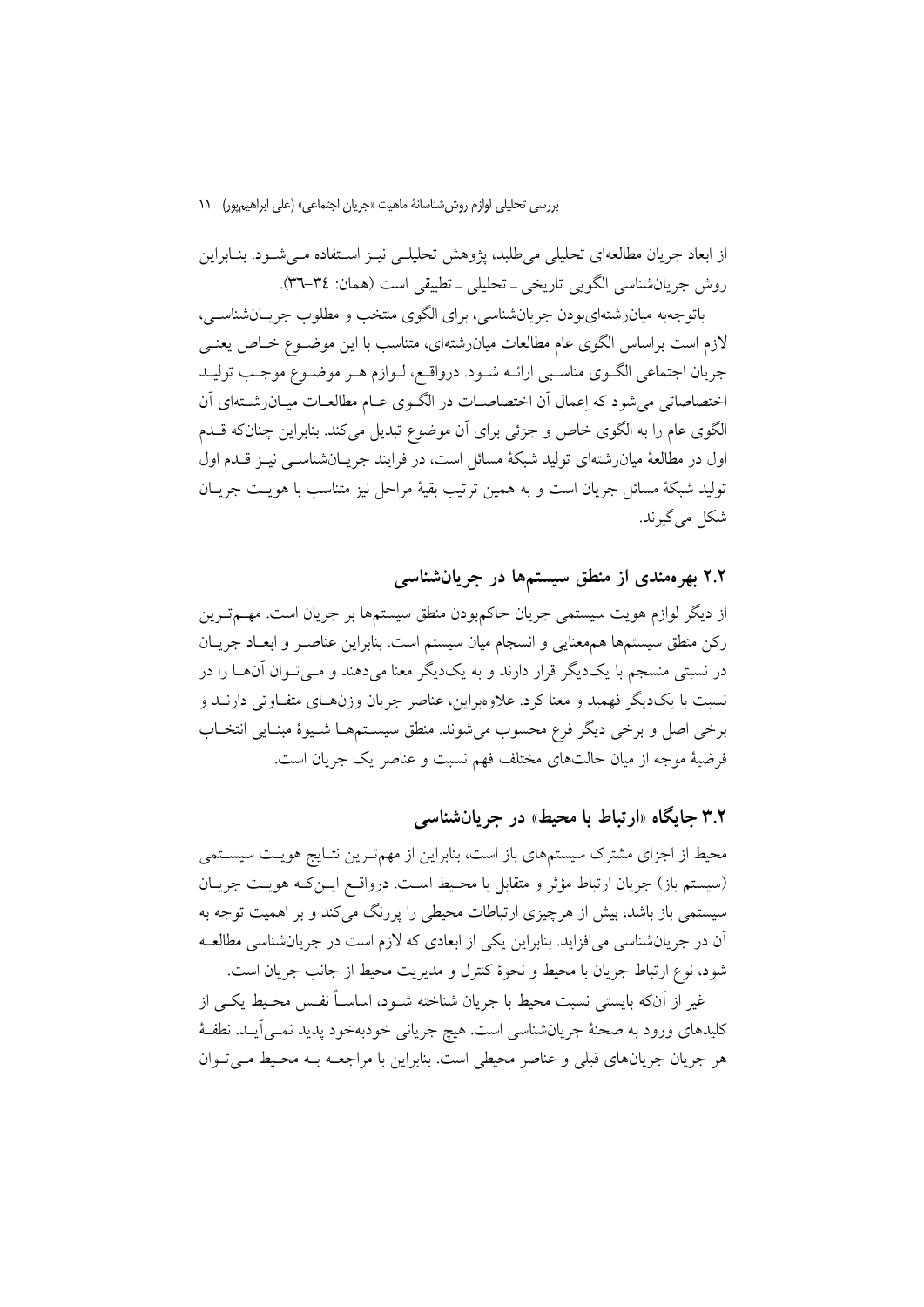جریانهای برقرار در آن را شناسایی یا حداقل پیش بینـی کـرد. بـر ایــن اســاس، لازم اسـت رجوع به تاریخ جزء جداییناپذیر الگوی مطلوب جریانشناسی محسوب شود.

۴.۲ جایگاه «خردهسیستمها و کلانسیستمها» در جریانشناس<sub>ی</sub>

رویکرد سیستمی با ارائهٔ چهارچوب مفهومی منظمی برای فهم و تحلیل عوامـل و متغیرهـای دروني و بيروني جريان اجتماعي و روابط ميـان اّنهـا در قالـب «كـل» واحـد بــه شــناخت «خردهسیستمها»، «سیستم اصلی»، و «کلانسیستمهای محیط بـر جریـان» کمـک مـیکنـد (رضائیان ١٣٩٥: ٧٠؛ رابینز ١٣٩٦: ٣١). بنـابراین از مباحـث لازم در الگـوی جریـانشناسـی شناخت خردهسيستمها وكلانسيستمهاست.

درمیان دیگر اجزای جریان دو بُعد بیش تر از بقیــه درمعــرض خــردهسیســتمشــدن قــرار دارند: ١. اصول و فروض جريان و ٢. جمعيت و افراد. بهعبارتي، جريان خـود نظـام اسـت، اما درون این نظام نظامهای دیگری نیز می توانند وجود داشته باشـند. اگـر اصـول و فـروض جریان از مجموعهای از گزارههای معرفتی متشکل باشند که بهصورت لایههای اصل و فـرع طبقهبندی شوند و تعریف شبکه (سیستم) بر آن صادق باشد، نظام مشترک معنایی محســوب می شود که می توان آن را «نظام فکری» نامید. خردهجریانهـا از نظـام فکـری بـی نیازنــد، امــا داشتن نظام فکری قدرتمنـد بـرای جریـانهـای فکـری و فرهنگـی تأثیرگـذار و پـیش٫رو اجتنابناپذیر است. بنـابراین در جریـان شناسـی فکـری از مراحـل الگـوی جریـان شناسـی شناخت نظام فكرى جريان است. ازآنجاكه خردهسيسـتمهـا نيـز خـود نـوعى سيسـتمانـد، شناختشان نيز با الگويي سيستمي ممكن است.

علاوهبر نظام فکری، گاهی جمعیت و افراد یک جریان بهقـدری سـاختارمند و منســجم است که خود شبکهای از نیروی انسانی و حتی گـاهی سـازمان یـا سـازمانهـایی را شـکل م ٍدهند. عموماً جريانهاي سياسـم قــدرتمنــد و پــيش(و شــبكهٔ نيــروي انســاني دارنــد و سازمانهایی رسمی را نیز بهخود اختصاص میدهند. بنابراین در شـناخت ایـن بعـد از جریانهای سیاسی باید روش سیستمی بهکار گرفته شود.

### ۵.۲ «دشواری» نظری و عملی روش جریانشناسی

از دیگر لوازم و نتایج میان(شتهای و تلفیقیبودن روش شناخت جریان دشواری بســیار زیــاد جریانشناسی است. اساساً هر دانش تخصصی یک روش دارد، اما مطالعهٔ میــان٫شــتهای بــار تمام روش۵مای دخیل در موضوع را بهدوش می کشـد. میـان٫شـتگی بـهانـدازهٔ جمـع همـهٔ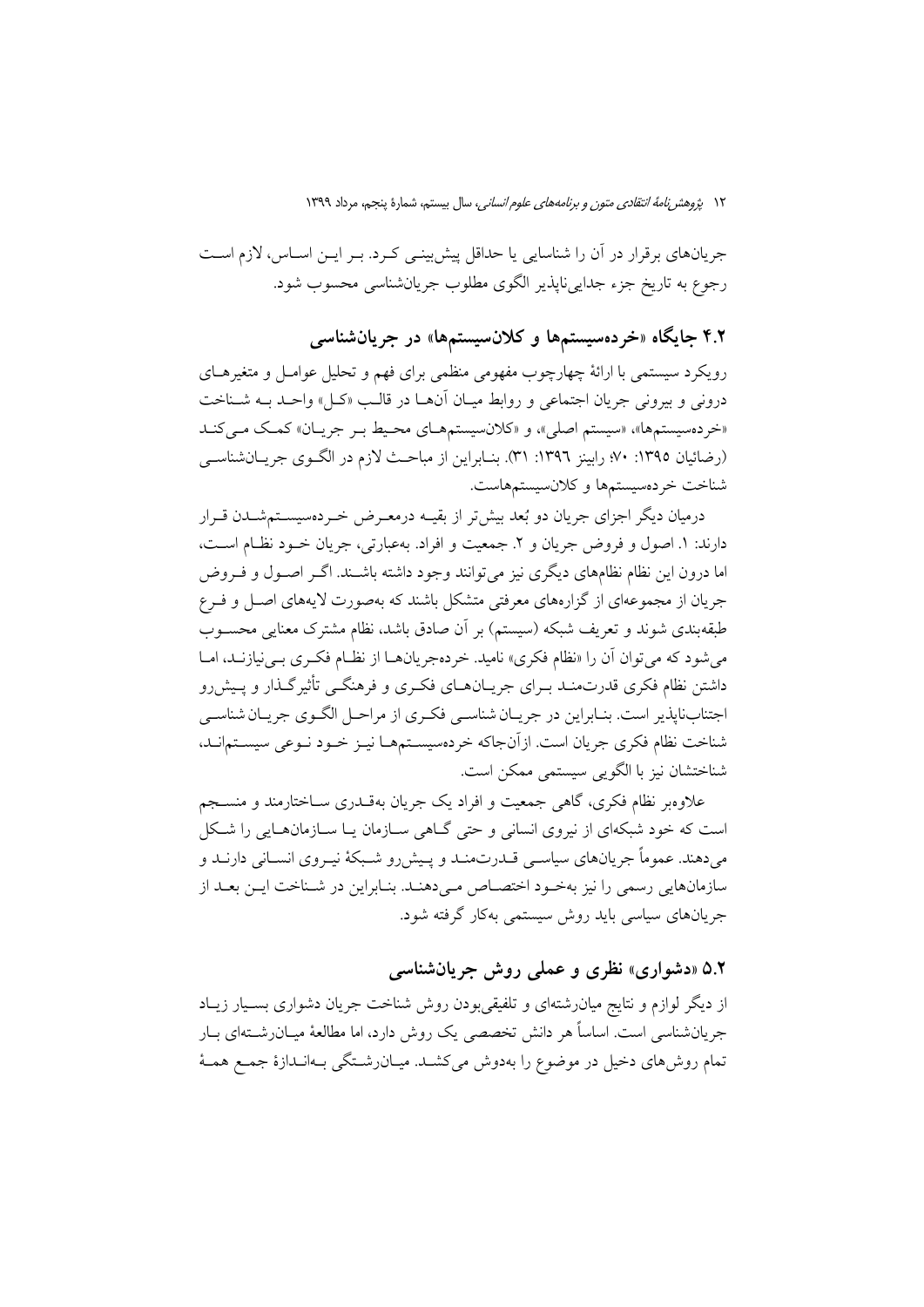روش۵های جزئی سخت است، بلکه چون بین آنها ترکیب میکند، از جمع تمـام روشهـا دشوارتر است. هرچه ترکیب بین روش هــا بـیش تـر و عمیــق تـر باشــد، مطالعــه دشــوارتر و پیچیدهتر خواهد شد (پاکتچی ۱۳۹۱: ۳٦). دشواری ازجمله موانع مهم تحقق صحیح مطالعـهٔ میان رشتهای است. بنابراین جریان شناسی بهمثابهٔ دانشی میان رشتهای هم بسیار دشـوار اسـت و هم مسیری طولانی و زمان بر دارد (چاندراموهان ۱۳۸۹: ۲۹، ۳۱؛ ریک و ۱۳۹۲: ۲۱۶، ۳۳۲. ۹۸٪، ۳۵۷؛ خورسندی ۱۳۹۲: ۲۰۲–۲۰۷، ۶۱۱–۶۱۲).

### **٣. هويت اجتماعي**

اجتماعي ہو دن جريان به مثابهٔ جنس جريان است. بنابراين احكام عمومي يديدهٔ اجتمــاعي بــر جريان نيز بار مي شود. دو مورد نتايج روش شناسانهٔ اين بعد جريان «هـممعنـايي» و «خـرد و کلان بو دن» است.

## ۱.۳ استفاده از «خرد و کلان بودن» جریانها در روند شناخت آنها

«پدیدههای اجتماعی از جهت حجم و اندازهٔ آنها به دو بخش خـرد و کـلان قابـل تقسـیم است» (پارسانیا ۱۳۹۱: ۱۳۱). بنابراین جریانهـا نیـز از جهـت حجـم و انـدازه بـه دو نـوع جریانهای خرد و کلان تقسیم میشوند. توجه به این نکته در دو مقـام روش(شناســی مــؤثر است: هم در شناخت اجمالي (فرضيهسازي) و هم در شناخت تفصيلي و فهم عميـق أن\ا. درواقع باتوجهبه نسبت خـرد و كـلان، مـي تـوان براسـاس يـك جريـان خـردهجريـان يـا کلانجریان را شناسایی کرد و جریانشناسی را گسترش داد.

# ۲.۳ «همهمعنایی» جریانها کلید فهم عمیق و شناسایی آنها

جریانها همچون سـایر پدیـدههـاي خـرد و كـلان اجتمـاعی جـداي از يـكديگـر شـكل نمی گیرند. هریک از آنها در برخی از جریانهای دیگر تـأثیر مـی گـذارد یـا از آنهـا تـأثیر می گیرد. تأثیر متقابل جریانهای اجتماعی در یکدیگر موجب می شود تــا آنهــا در تناسـب با یکدیگر شکل بگیرند و وجود نسبت میان آنها از لوازم حتمـی و اجتنــابiایــذیر اســت (پارسانیا ١٣٩١: ٥٥). همهعنايي جريانها هـم در مرحلـهٔ شـناخت اجمـالي و هـم شـناخت تفصيلي جريانشناسي، خصوصاً نحوهٔ شکل گيري و نسب شناسي جريــان و شــناخت عميــق نظام معنایی آن، کاربرد دارد.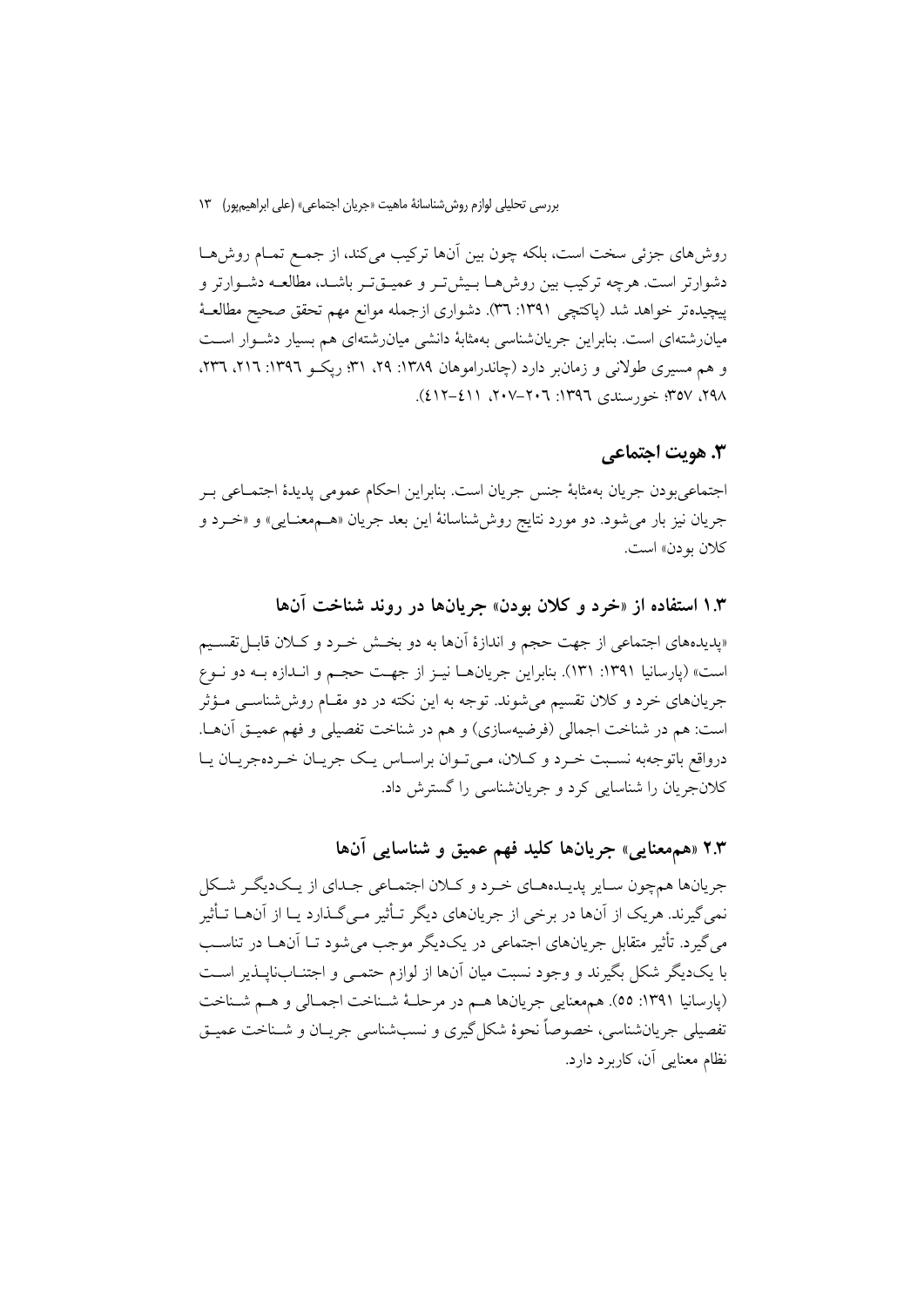مبحث اصول فقهي «مخالفت با عامه» نمونهاي از هـممعنـايي جريــانهاســت و ايــن كــه جريان رقيب بتواند در فهم جرياني كه با او در تقابل است، مؤثر باشد.^مخالفت بــا عامــه از راههای ترجیح روایت از میان دو روایت متعارض بیـان شـده اسـت (انصـاری ۱٤۲۸: ۱٤۰؛ مكارم ١٤٢٨: ٥٨٨؛ مظفر ١٣٨٧: ٥٨٦). بدين معنـا كـه مخالفـت بـا جريـان رقيـب يكـي از نشانههایی است که میتواند برای فهم جریان مرجح باشد؛ البته چنین نشانهای نیـز مـیتوانـد به اصول درونی دیگر جریان، در این مثال تقیه (رویکردی عملیاتی)، بازگردد.

عموماً جریانهایی که شکل میگیرند، در جریانهای قبلی ریشه دارند یا انشـعابی از آنهايند يا در مقابل آنها شكل گرفتهاند. جريانها در تأثيرها و انتخــاب شــيوه و روش عمل و فعاليت ناظر به هم عمل مي كنند. هر جرياني متناسب با جريانهاي همرديـف و رقیب گرایشهای خود را انتخاب میکند. بنابراین از این نکته هم در شـناخت اولیــه و تشخیص جریانها و هم در شناخت تفصیلی و عمیق آنها میتوان بهره برد.<sup>۹</sup>

### **£. نظام مشترک معنایی**

رکن اصلي هويت جريان و ستون فقرات او را اصول و فروض يا نظـام مشــترک معنــايي اَن جريان تشكيل مي دهد. جريان بهواسطة تغيير افرادش عوض نمي شود، بلكه بهواســطة تغييــر نظام معناییاش تغییر میکند. اصالت این رکن بر ارکان دیگر جریان بدین معناست که مـابقی ارکان (جمعیت، مدیریت، و تأثیرگذاری) از این رکن ریشه می گیرنـد. ایــن کـه جریــان چــه تأثیری می گذارد و چه تأثیری خواهد گذاشت، چه نوع رهبری و مدیریتی برای ادارهٔ جریــان انتخاب میکند، و چه افرادی را در جایگاه مخاطب و چــه افــرادی را در جایگــاه نیروهــای اجرایی خود انتخاب میکند عموماً همگی به اصول و فروض جریان بـازمیگـردد. اصـول و فروض نيروها را دستهبندي مي كند.

بهعبارتديگر، عامل اصلي افتراق جريانها تفكر و انديشـهٔ آنهاسـت، نــه افـراد؛ خــواه جريان حق و خواه جريان باطل. اين نكته دقيقاً مضـمون روايـت حضـرت اميـر اسـت: «لَــا يعْرَفُ الْحَقُّ بِالرِّجَالِ اعْرِفِ الْحَقَّ تَعْرِفْ أَهْلَه؛ حق با انسانها شناخته نمى شود، حق را بشــناس تا اهلش را بشناسی» (مجلسی ۱٤۰۳ق: ۱۲٦). یا در عبـارتی مشـابه از حضـرت نقـل شـده است: «انَّ الْحَقَّ وَ الْباطِلَ لا يعْرَفان باقْدار الرِّجال. اعْرف ِالْحَقَّ تَعْرفْ اهْلَهُ وَ اعْرِف ِالْباطِلَ تَعْـرِفْ اهْلَه» (مطهری ۱۳۷۷ج: ۳۰۸). <sup>۱۰</sup>

گاهی اصول و فروض جریانی مشخص و رسمی است و گـاهی نامشـخص و چــهبســا موردانکار ظاهري اَن جريان. گاهي اصول منطقي!ند و گــاهي غيرمنطقــي؛ گــاهي حــق|نــد و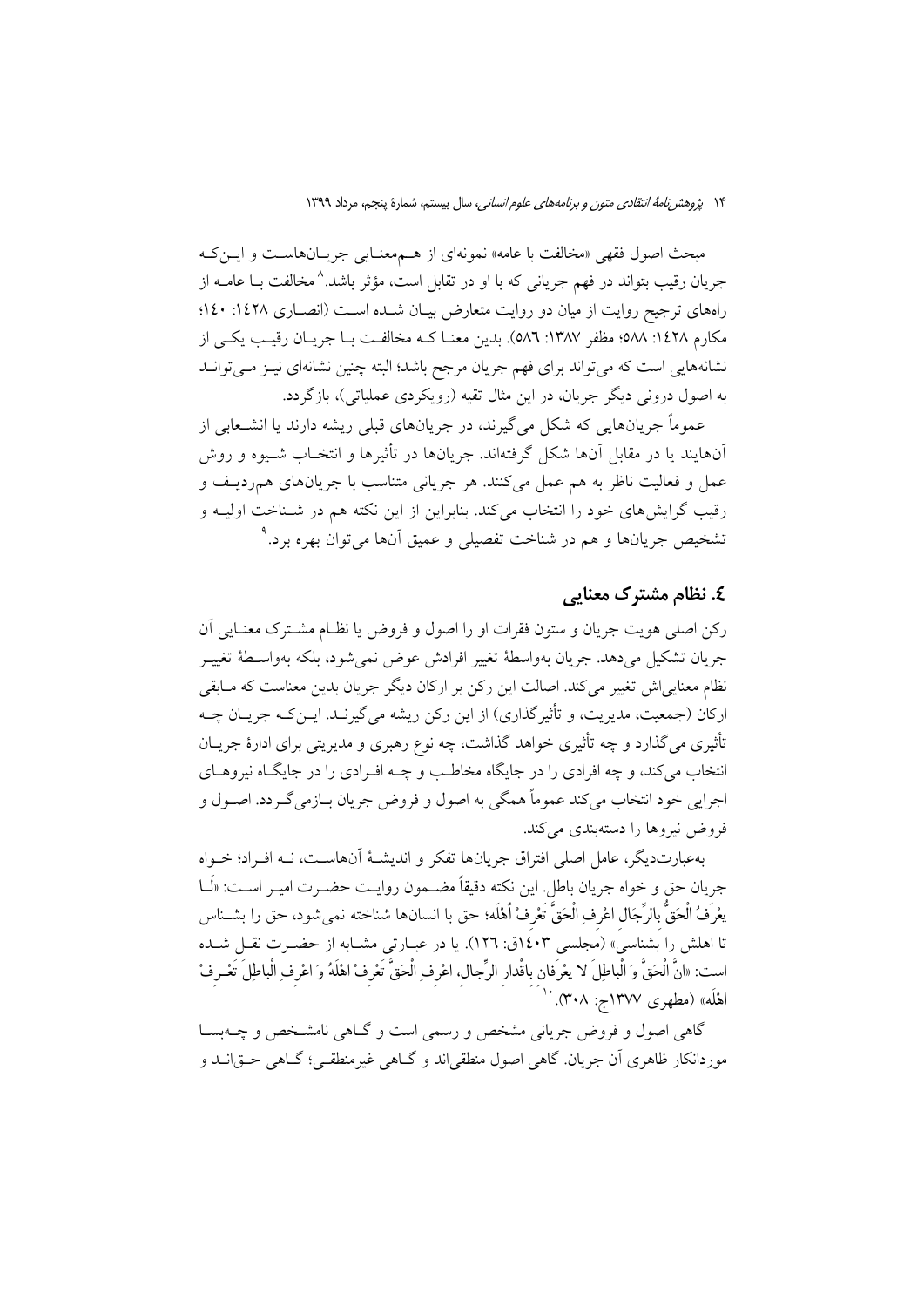گاهی باطل و گاه ملغمهای از آنها؛ گاهی انسجام درونی دارند و گاه بی انسجامانــد (پیغــامی ۱۳۹۳؛ کوشکی ۱۳۹۳). توجه به همهٔ این حالتها و شـقوق در شـناخت اصـول و فـروض (نظام مشترک معنایی) جریان لازم و تأثیر گذار است.

## ۱.۴ تمرکز اصلي جريانشناسي بر شناخت «رکن رکين» جريان

باتوجهبه این که اصلی ترین رکن جریان همین رکن است، عمـده همـت جریـانشناسـی بـر شناخت دقيق نظام مشترك معنايي جريان است. خصوصاً باتوجهبه اينكه پيشبيني جريـان از فهم نظام مشترک معنایی آن بهدست می آیــد و کســب قــدرت پــیش بینــی از اصــلیتــرین اهداف جريانشناسي است. جريانشناسي مي كوشد با روش هاي مطلوب اين بعـد جريــان را درحد مقبول و موجه شناسایی و معرفی کند. بر همین اسـاس، روش۵حای تحلیـل محتـوای کیفی مثل نظریهٔ زمینهای روش۵ای اصول فقهی ــ هرمنوتیکی و روش۵مــای تحلیــل گفتمــان بهمنزلهٔ ابزارهای روشی برای فهم عمیق نظام مشـترک معنـایی در جریــانشناســی توصــیه و استفاده می شوند. اهمیت ذاتی این بعد و سیطرهٔ نظام مشترک معنایی جریان بـر دیگـر ابعـاد اّن نقش اساسی اهتمام به شناخت اّن در روششناسی جریانشناسی را بیان میکند.

## ۲.۴ ارزیابی براساس اهداف و آرمانها

از دیگر لوازم روش شناسانهٔ این بُعد جریان توجه به اهداف و آرمانهــای جریــان اســت کــه جزئي از نظام مشترک معنايي جريان محسوب مي شود. درواقع درميان اجزاي نظـام مشــترک معنایی اهداف و آرمانهای جریان اهمیت بالاتری دارند. اهداف تصـور جریـان از وضـعیت مطلوب را مشخص می کند. اهداف جریان نقشی اساسبی در ارزیــابی جریــان دارد و محــور اصلي تحليل و پيش بيني جريان بهشمار مي رود (اسـكات ١٣٩٣: ٤٠)؛ بنــابراين دربــين ابعــاد دیگر جریان، نظام مشترک معنایی و درمیان نظام مشترک معنایی اهــداف و آرمــانهــا عنصــر كليدي و اساسي محسوب مي شوند.

### ٥. سيلان، پويايي، و حركت

جريان ايستا نيست، در تكامل يا فرود است. هويت جريان يوياست. افراد در گـذر زمـان بـه اّن وارد و از اّن خارج میشوند. در افراد تأثیر مــیگـذارد و از افــراد تــأثیر مــی4ـذیرد. اگــر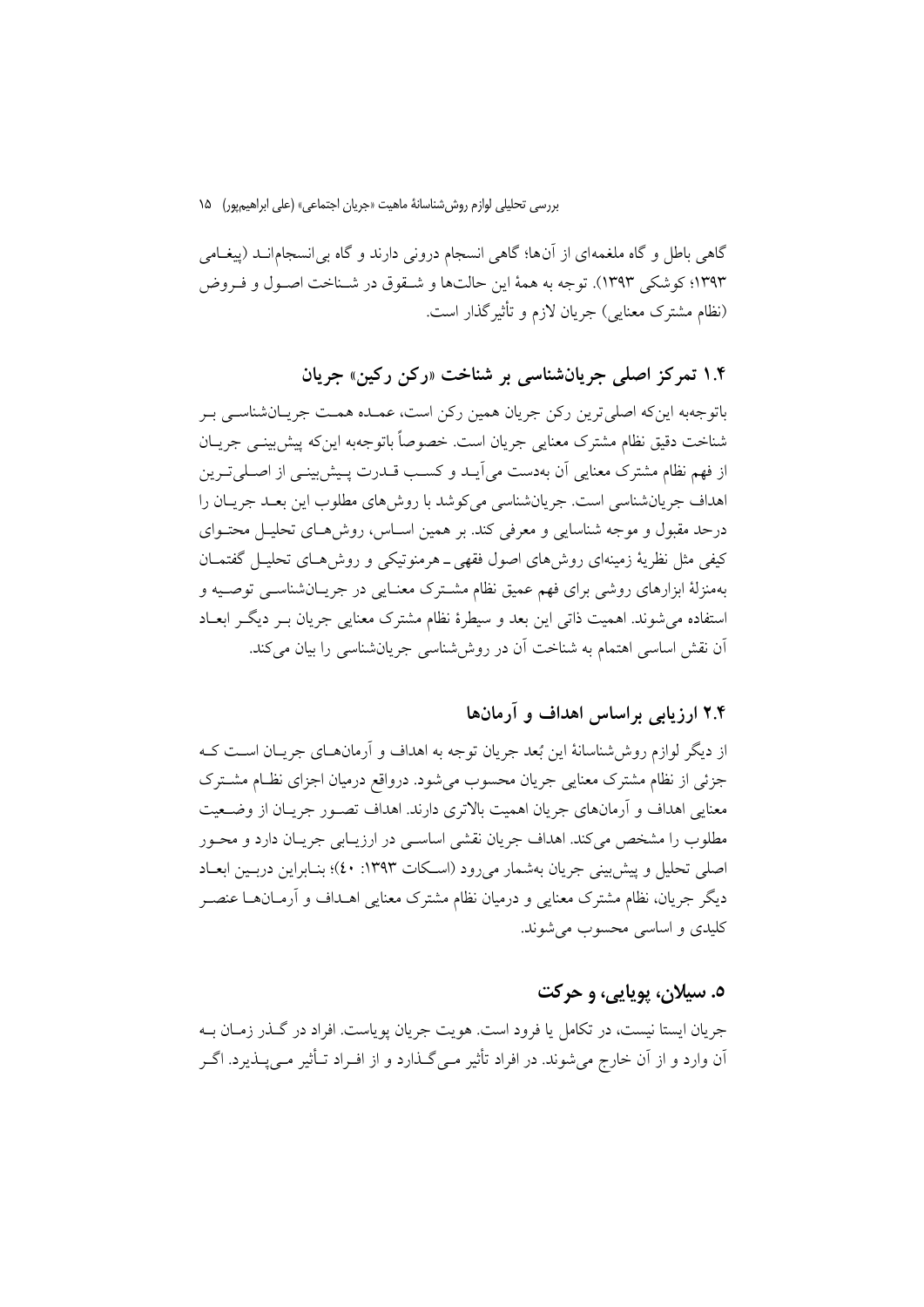بستهای از اصول و فروض حتی بهصورت نظـام مشـترک معنـایی در اذهـان عـدهای ایجـاد شود، اما پویایی نداشته باشند، جریان شکل نمیگیرد. حتـی برخـی از اصـول و فـروض در گذر زمان و مکان و براثر ورود و خروج افراد و مواجهه بــا مســائل، پدیــدههــا، و جریانــات جدید و بهطور کلی بنابر مقتضیات زمان و مکان ممکن است تغییـر کنـد و ایــن پویــایی و حرکت در جوهر جریان هم اتفاق بیفتد. ایـن تغییـر ممکـن اسـت رو بـه جلـو و درجهـت تقويت جريان يا ُرو به عقب و درجهـت تضـعيف جريــان باشــد. جريــان بايــد نســبت بــه سؤالات، نيازها، افراد، و كليهٔ عوامل و پديدههايي كه با جريـان مـرتبط اسـت عكـسالعمـل نشان دهد و حتى اگر در مقطعي عكس|لعمــل نشــان نمــي،دهــد، همــين ســكوتْ ياســخ او محسوب میشود. جریان ایستا جریان نیست، مرده است، و به تاریخ جامعــه پیوســته اســت. البته به این نکته هم باید توجه کنیم که جریـان بــهراحتــی شــکل نمــیگیــرد و بــهراحتــی و بهزودي نيز نمي ميرد. اگر چيزي حالت جرياني گرفت، به اين سادگيها مردني نيست.

از سیلان و پویایی بهمنزلهٔ یکی از ارکان نام بردیم، اما لازم است توجه کنیم که سـیلان و پویایی رکنی همءرض باقی ارکان مثل اصول و فروض، تأثیرگـذاری (فعالیـت)، و جمعیـت نیست.'' حرکت و پویایی بهتنهایی رکن قابل شناسایی در جریان نیست و تأثیری مسـتقل در جریانشناسی ندارد، جز آنکه با فراهمآوردن امکان طرح فرمول حرکت، ادبیات و روشــی را برای شناسایی پویایی جریـان معرفـی کنـد. بنـابراین نتـایج روششناسـانهٔ ایــن بعــد بــدین شرح است.

۱.۵ توجه به متغیرهای حرکت بهمثابهٔ الگوی حرکتشناسی جریان حرکت تغییر تدریجی است.<sup>۱۲</sup> هستی شناسی حرکت و ویژگیهـای آن از مباحـث پرسـابقه، عمیق، و البته پیچیده در فلسفهٔ اسلامی است. ۱۳ هـر حرکتــی لــوازم و مشخصــاتی دارد کــه متغیرهای اَن حرکتاند و با تغییـر اَنهـا حرکـت متفـاوت خواهــد شــد. مقومـات و لــوازم حرکت در کنار یکدیگر معادلهٔ حرکت را می سازند که چهارچوب هر شیء یا اثــر متحــرک و یوپا را می توان براساس آن شناخت و پیش بینی کرد. بنابراین شناخت معادلهٔ حرکت بـرای شناخت متغیرها و ابعاد یک شیء یویا (نظیر سیستمهای یویا همچون «جریان») کـاربرد دارد و ضروری است.<sup>۱۶</sup> متغیرهای حرکت بهطور خلاصه عبـارت اسـت از چــه چیــزی، در چــه بستري، در چه مداري، در چه جهتي، با چه سرعت و شتابي، از چه مبدئي، به چه مقصـدي، در چه زماني، و بهوسيلهٔ چه کسي حرکت مي کند؟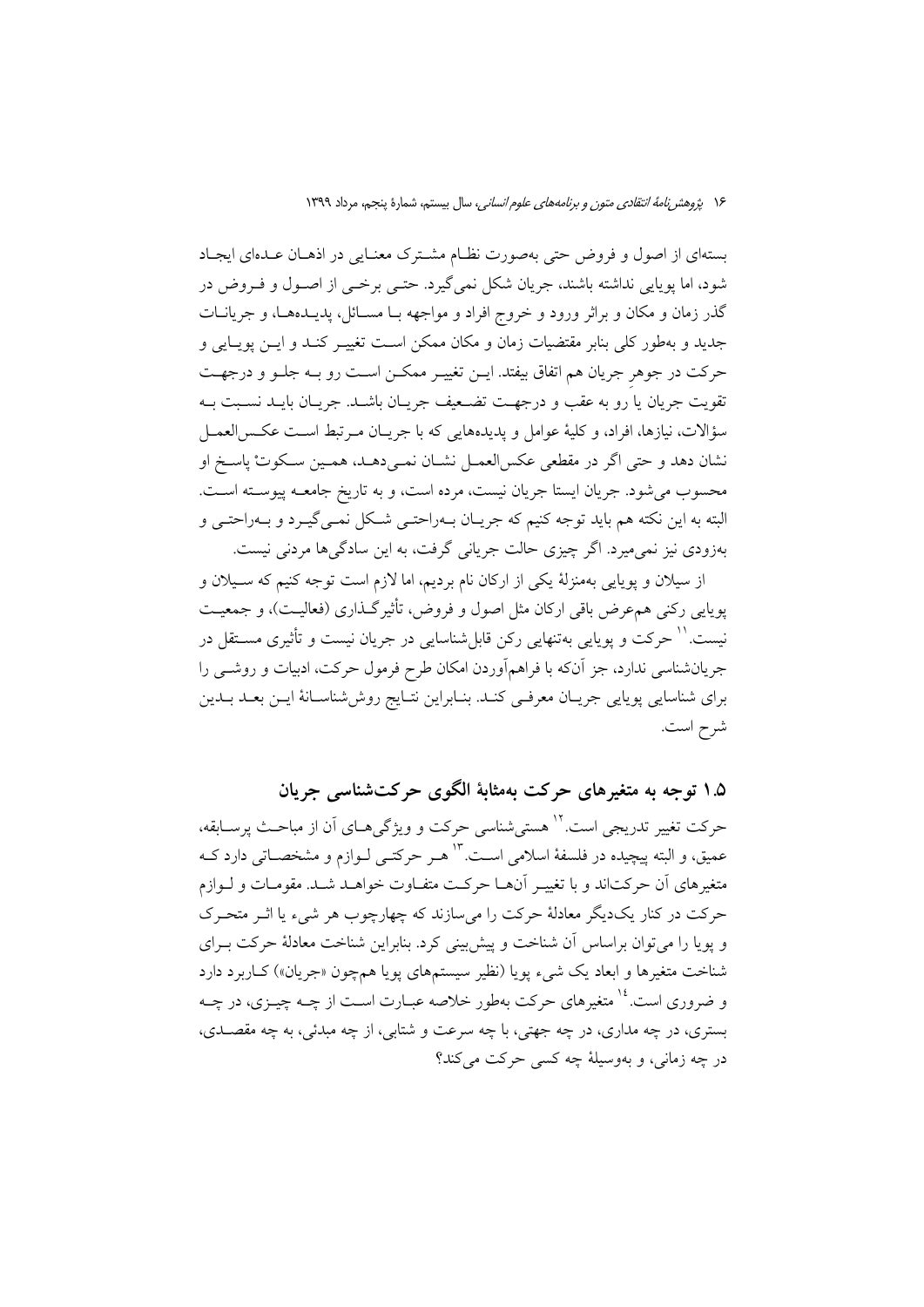بنابراین متغیرهای ضروری حرکت در جریان که لازم است در جریـانشناسـی شـناخته شود تا بتوان جريان را پيش بيني كرد، سيستم جريان (متغير موضوع)، جغرافيا، فكر، فرهنگ، و سیاست (متغیر بستر)، برنامهها و مسیر جریان (متغیر مدار و جهت)، تـاریخ (متغیـر زمـان، سرعت، و شتاب)، أغاز و هدف جريان (متغير مبدأ و مقصد)، و نيــروى انســانى و جمعيــت جريان (متغير محرك) است.

۲.۵ ارزیابی پتانسیل جریان براساس حرکتشناسی آن

گاهی حرکت را به خروج تدریجی شـیء از پتانسـیل (قـوه) بـه فعلیـت تعریـف مـیکننـد (مصباح ١٣٩٤: ٢٩٦؛ مطهري ١٣٧٧ب: ٦٩١). با شـناخت دقيـق چهـارچوبهـاي حركـت جریان می توان پتانسیل آن را برای دست یابی به اهداف موردادعـا سـنجید. بنـابراین فرمـول حرکت در «ارزیابی» جریان کاربرد دارد.

۳.۵ جلوگیری از سادهاندیشی در نفی جریانها

جریان بهراحتی شکل نمی گیرد و بهراحتی و بهزودی نیز نمــی|یســتد. توجــه بــه ایــن نکتــه كمك مي كند تا در شناخت جريانها دچـار سـادهانديشـي نشـويم و جريـان زنـده را مـرده نينداريم و بهعكس.

۴.۵ لزوم توجه به «زمان» در روششناسی جریانشناسی

مطالعهٔ جریانشناسانه مطالعهای یوپایی شناسانه است، نه ایستایی شناسـانه. هوپـت جریـان در زمان معنا پیدا می کند. زمـان حقیقتـی ممتـد اسـت کـه از «بـود» شـروع شـده و «اسـت» را دربر گرفته و تا «خواهد بود» کشیده شده است. این که گفته می شود از اهداف جریـان شناســی قدرت پیش بینی است، در همین نکته ریشه دارد. جریان امروز تأثیرگذاری خاصـبی را بــرای فردا برنامهریزی کرده است.

متناسب با اين نكته، اصطلاح «زمان جريان» را تعريف مـي كنـيم. «زمـان جريــان» زمــاني است كه جريان در ظرف آن تحقق داشته است. جريان ممكن اسـت در زمـان حـال تحقـق داشته باشد یا ممکن است در زمان گذشته بهوجود آمده باشــد و چنــدی بعــد از بــین رفتــه باشد. نکتهٔ مهم روش شناسانه اینکه در زمانهای بعـدی اگـر کســی بخواهــد آن جریــان را مطالعه كند، بايستي به منابع مربوط به «زمان جريان» رجوع كند.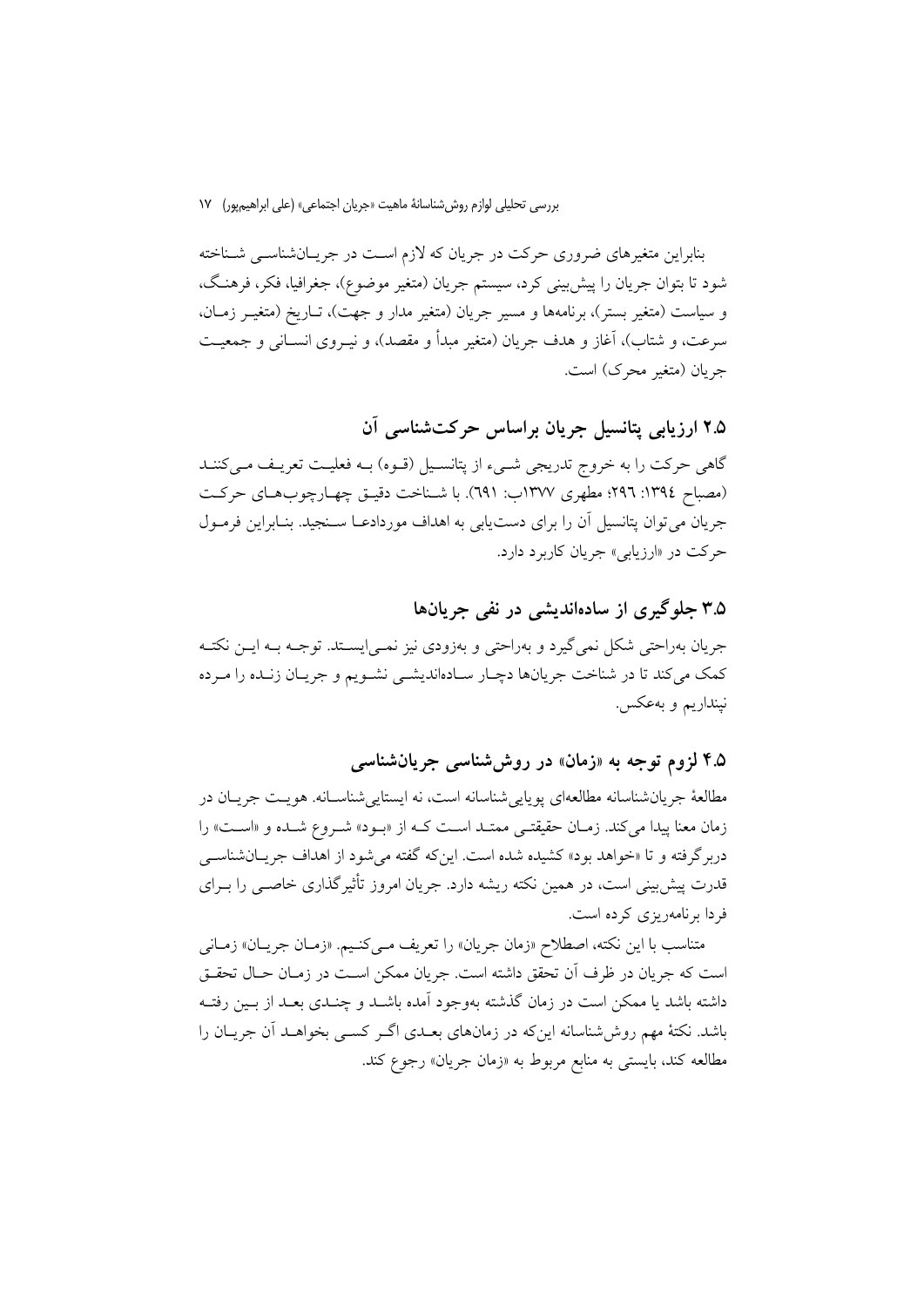١٨ يُرْوِهش *نامة انتقادى متون و برنامههاى علوم انسانى،* سال بيستم، شمارة ينجم، مرداد ١٣٩٩

# ۵.۵ اهمیت تاریخ و پژوهش تاریخی در جریانشناسی

براساس همین بُعد جریان است کـه اهمیـت دانـش تـاریخ بـهمنزلـهٔ یکـی از منـابع اصـلی مطالعات جریانشناسانه بیش از پیش روشن میشود. اساساً پژوهش تاریخی زمانی بهوجــود میآید که بخواهیم یک شیء را درحد فاصل انتقال از زمان الف بـه زمـان ب مطالعــه کنــیم. درواقع، هنگامیکه شیئی زمانی را طی میکند، می تواند از همـین حیـث موضـوع پژوهشـی تاريخي واقع شود (پاکتچي ١٣٩١: ٧٦).

### ٦. حمعت و افراد

زمانیکه جریان را پدیده ای اجتماعی دانستیم، بدیهی است که بایـد جمعیـت و افـرادی بیش از یک نفر در میان باشــند. نــاظربودن بــر دیگــران و لحــاظِ افــرادِ دیگــرْ در کــنش اجتماعی اخذ شـده اسـت (پارسـانیا ۱۳۹۱: ۵۱). از ایـن نظـر جمعیـت و افـراد ركنـی همءرض هويت اجتماعي نيست، بلكـه نمـود عملـي و لازمـهٔ أن اسـت. دليـل أنكـه جمعیت و افراد رکنی مستقل مطرح شدهاند آن است که انواع و اقسام جمعیت مـرتبط با یک جریان معرفی شوند.

جمعیت و افراد جریان به دو دسته تقسیم می شوند: الف) مقومین: افرادی کـه جریـان را شکل میدهند. این افراد خود به پنج گروه تقسیم میشوند: مؤسسان، مـدیران، رهبـران، مفسران، مروجان، و مجریان و ب) مخاطبان: افرادی که جریان برای آنها کار مـیکنـد و در آنها تأثير مي گذارد.

نکات روششاسانهٔ این بعد جریان را بررسی میکنیم.

## ۱.۶ لزوم شناسایی گروهها و افراد جریان

ممکن است جریانی در بخش مقومین تمام پنج گروه را نداشته باشـد. بـرای نمونـه، جریـان متناسب با نیاز خود می تواند مروج داشته باشد یا نداشته باشد. همچنین ممکـن اسـت افـراد عناوين مختلفي در جريان داشته باشند. برای مثال شخصی هم مجری، هم مروج، و هم مفسر باشد. اصـل مطلـب آن اسـت کــه در فرايند شناخت جمعيت جريان مخاطبان و مقومين جريان تفكيك شـوند و مقـومين جريـان تاحد ممكن شناخته شوند.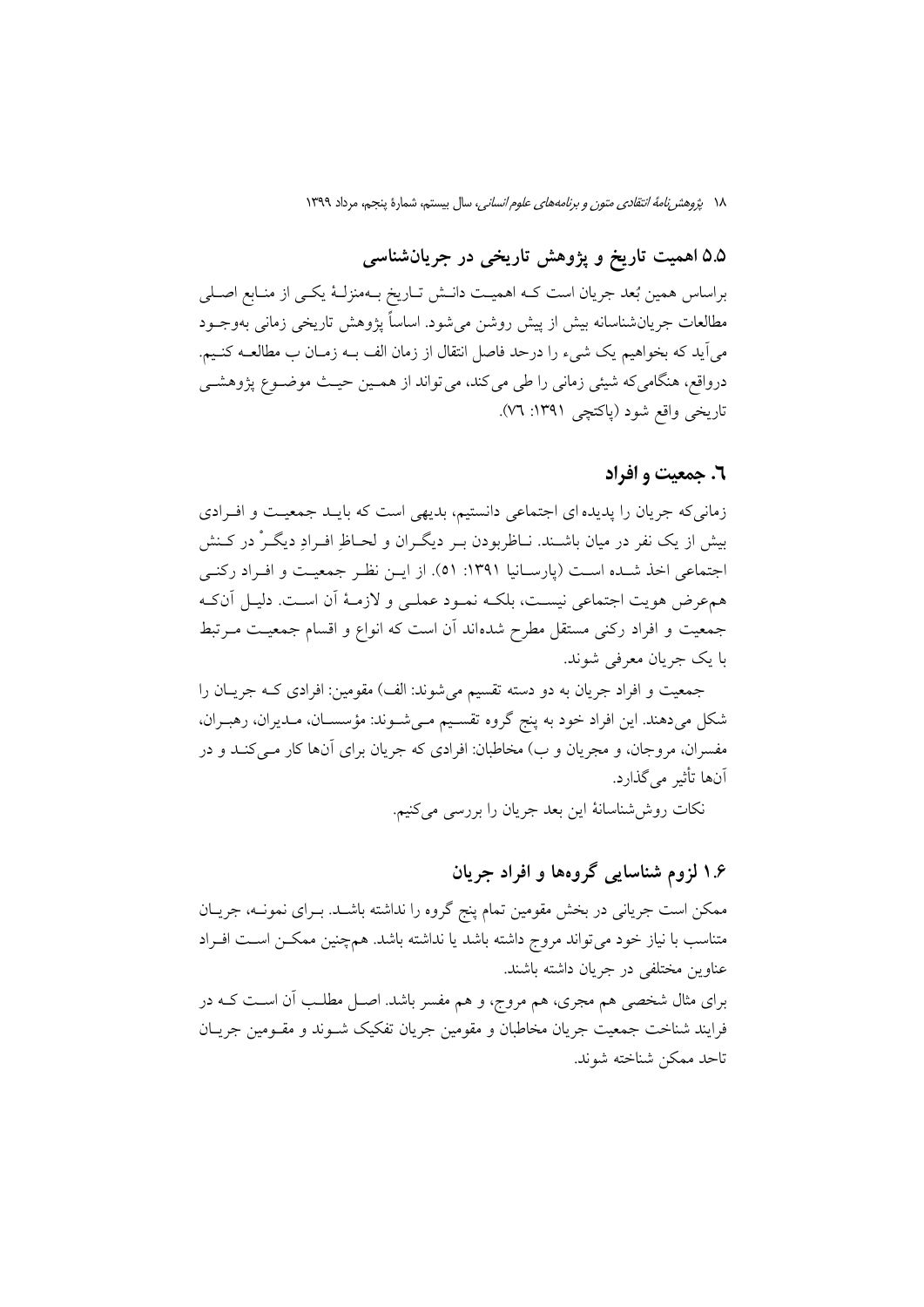۲.۶ توجه به میزان آگاهی (التفات) کنش گران جریان

اینکه فردی مجری، مروج، مخاطب، و یا حتی مؤسس یـک جریـان باشـد، گــاهی آگاهانــه (التفــاتي) و هوشــمندانه و گــاهي ناآگاهانــه (غيرالتفــاتي) اســت. ازايـــن(و، از نتــايج و ضرورتهاي جريانشناسي ايجاد چنين بصيرتي است كه افراد بدانند در يــازل چــه جريــاني بازي مي كنند و مخاطب و موثَّر چه جريانهــايي|نــد. بنــابراين در شــناخت جريــان هميشــه نمي توان به اعتراف افراد اَن اعتماد كرد. چهبسا افرادي حضور و حتـبي مــديريت جريــاني را انکار کنند، اما درواقع این طور نباشد.

۳.۶ لزوم شناسایی منسجم «خصوصیات کنش§ران»

از عوامل قدرت جريان تعداد و نوع جمعيت افراد آن است. نيروهاي انساني جريان مي توانند ویژگی های متفاوتی داشته باشند که بررسی آنها ضروری است. میـزان وفـاداری افـراد بـه جريان از متغيرهاي مهم در شناخت نيروهاست. وفـاداري بـدين معناســت كــه پيوســتگي و رابطهٔ افراد با جریان چهقدر مستحکم است. از ویژگیهای دیگر نظام نیروهای انسانی جریان انحصار و عدمانحصار است. اینکه آیا جریان عضو جدید می پذیرد یا خیــر، ایــن ویژگــی را مشخص مي كند. اگر جريان عضويذير است، فرايند جريان،پذيري، بهمعناي اين كه جريان فرد را و فيرد جريبان را درجايگياه عضيو بيبذيرد، چگونيه است؟ هيمچنيين، ويژگي هياي جمعیتشناختی افراد جریان نظیـر توزیــع ســنی، جنســی، و ســواد بــرای بسـیاری از دیگــر جنبههای جریان نتایج مهمی دربر دارد (اسکات ۱۳۹۳: ۳۸–۳۹). در زمینهٔ مخاطبان باید سن، جنسيت، تحصيلات، آگاهانه يا غيرآگاهانه بودن، مخاطـب مسـتقيم يــا غيرمسـتقيم بــودن، و تصریحشدن یا نشدن بر مخاطببودن آنها بررسی شود. همچنین اینکه آیـا صـرفاً افـرادی مقومین جریاناند یا سازمان، ادارات، یا احزابی این نقش را برعهده دارند، اهمیت دارد.

# ۴.۶ بهره گیری روش شناسانه از «تسمیهٔ جریان» به نام مؤسس بــهمنزلــهٔ نقطــهٔ ورود به جريان شناسي

گاهی جریان را به نام مؤسس آن نامگذاری میکنند. این نکته در شناخت اجمالی و تفصیلی جريان تأثير گذار است. چنين نام گذارياي علاوهبر آنكـه اهميـت آن شـخص را مـي رسـاند، میتواند نقطهٔ شروعی برای شناخت دیگر افراد جریـان باشـد، زیـرا ایـن شـخص بـا آنهـا ارتباط دارد.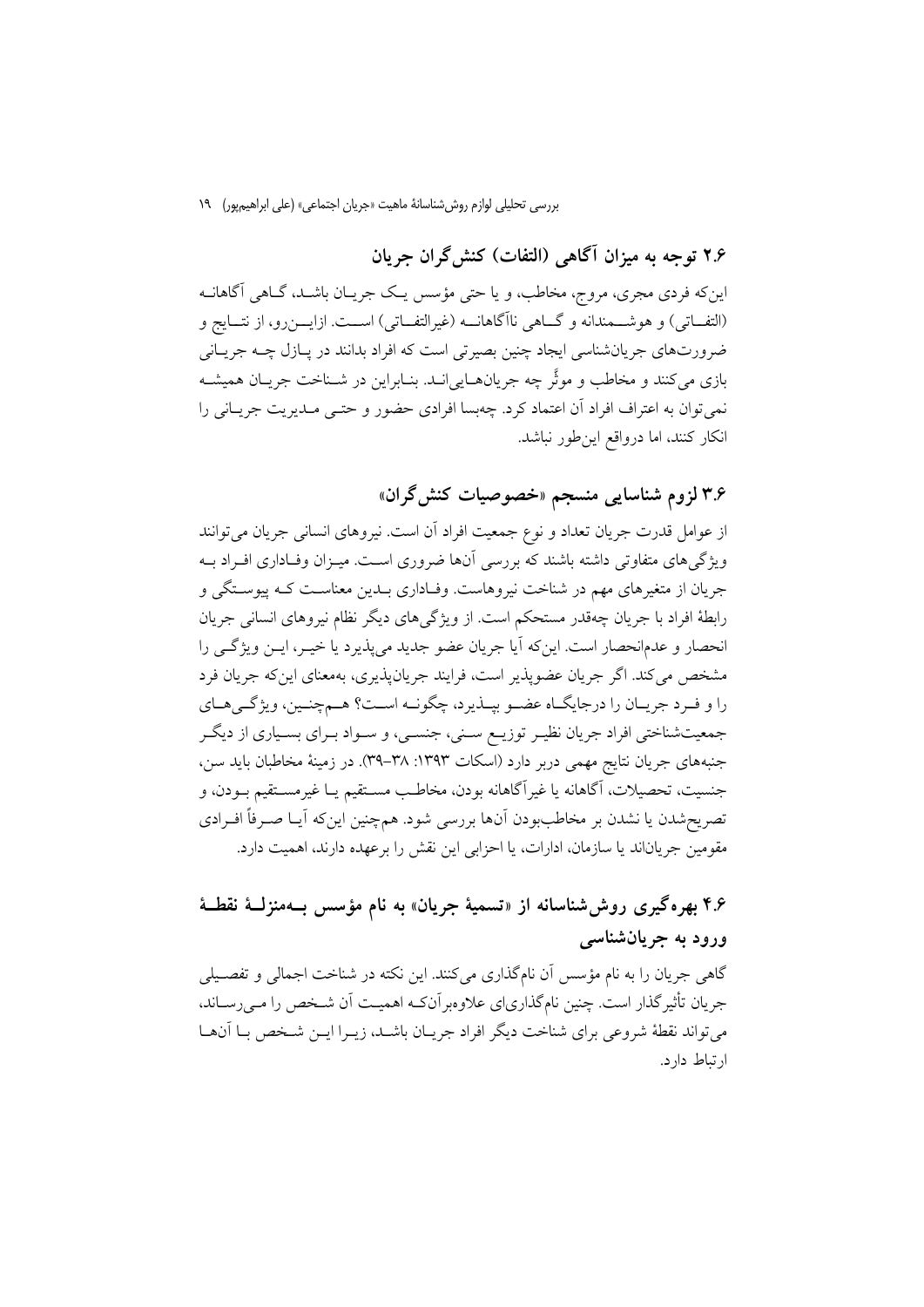۵.۶ «روابط شبکهای استاد ــ شاگردی» راه شناخت اجمالی و تفصیلی جریانها از راههای شناخت جریان (در هر دو مقام شناخت اجمالی و شـناخت تفصـیلی) توجـه بـه روابط استاد و شاگردی است. روابط استاد و شـاگردی هـم در نسـبشناسـی جریـان مـؤثر است و هم می تواند در فهم عمیق نظام مشترک معنایی جریان تأثیرگـذار باشـد. نتیجـهٔ ایــن مسئله خصوصاً در جریانهای فکری بیشتر رخ میiمایاند. چنانکه دربـین محققـان علــوم مختلف متداول اسـت، فهـم عميـق سـخن نظريــهپـرداز را در عبـارات اسـتاد و شــاگردش جست وجو مي كنند.

### **۷. مدیریت و رهبری**

مديريت و رهبري همءِ ض رکن جمعيت و افراد تأکيدي بر مديريتداشـتن جريــان اســت. زمانی که «مدیریت و رهبری» بهمنزلهٔ یکی از گروههای پنج گانهٔ مقومین جمعیت جریان ذکـر شد، به چنین رکنی نیز اشاره شد. در این بحث فقط به چند نکته اشاره می شود.

# ۱.۷ لزوم شناسایی مدیر و رهبر

برخي از جريانها ممكن است بدون مروج يا مفسـر ادامـهٔ حيـات دهنـد، امـا ادامـهٔ حيـات جریان نیازمند مدیریت و رهبری است. بهعبارتی، جزء جدانشدنی مقومین جمعیت جریـان مدیر و رهبر است. دلیل این نکته در لزوم «تأثیرگذاری» جریان است. لازمهٔ هــر اثــر و عمــل رو به جلو و هدفدار نظم و لازمهٔ نظم مدیریت و رهبری است. هرچه بعـد سـیلان، اثـر، و عمل بیش تر می شود، مدیریت رسمی تر و آگاهانه تر می شود و به عکس.

۲.۷ بهرهگیری روششناسانه از «تسمیهٔ جریان» به نام رهبر و مدیر گاهی جریان را با نام مؤسس و گاهی نیز با نام مدیر و رهبر آن نامگذاری مــیکننــد. از ایــن حیث همان نتایج را، که پیش تر بیان شد، می تواند بهدنبال داشته باشد.

۳.۷ لزوم شناخت نوع، شیوه، و روش مدیریت و رهبری جریان شناخت نوع و شیوهٔ مدیریت و رهبری جریان نقش مهمی در فهــم شــبکهای تــأثیرات آن و پیش بینی ایفا می کند. گاهی رهبری و مدیریت جریان از جانب شخصی آگاهانــه (التفــاتی) و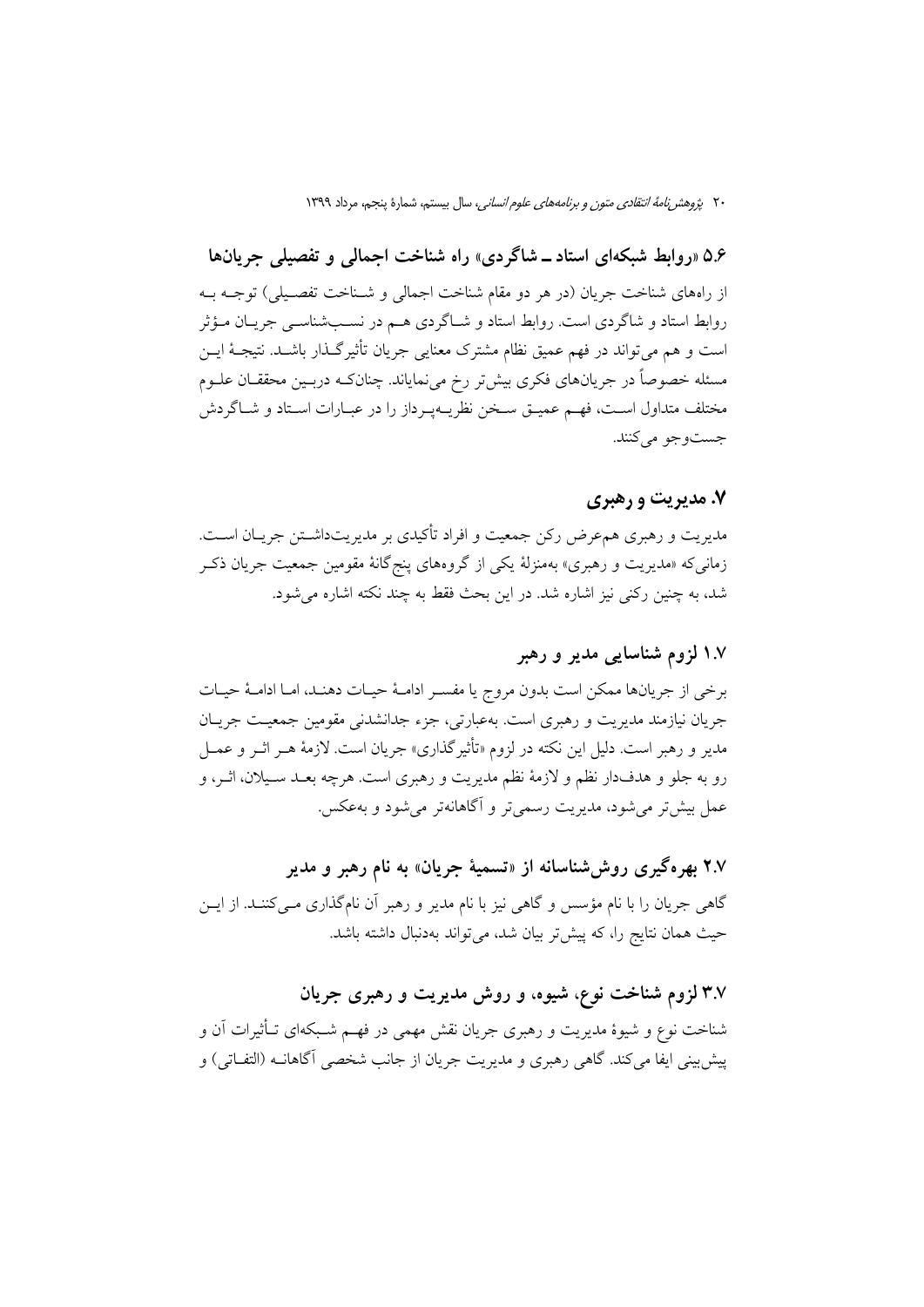هوشمندانه و گاهی غیرآگاهانه است. جریـان بــه رهبــری او تصــریح مــیکنــد، امــا گــاهی مدیریتش رسمی نیست و معنوی است و حتی ممکن است موردانکار واقع شود. گاهی یک نفر و گاهی چند نفر است. تمام حالتهای فوق در شناخت نوع مدیریت جریان تـأثیر دارد. بر همین اساس، جریانشناس از تقسیم بندی های دانش مدیریت برای شیوههـای مـدیریت و رهبری استفاده می کند.

## ۸. تأثیرگذاری

بعد از رکن «اصول و فروض»، گلوگاه و رکن اصلی جریان «تأثیرگذاری» است. تقسیم جريان به فكري، فرهنگي، سياسي، و... از نظر ركن تأثيرگذاري جريـان اسـت. جريـاني که در فضای فکری جامعه تأثیر می گذارد جریان فکری، جریانی که در فضای فرهنگے ۔<br>تأثیر میگذارد جریان فرہنگی، و جریانی که در فضای سیاسی تأثیر م*ـی گ*ـذارد جریــان سیاسی است.

تأثیرگذاری جریان ثمر، بروز، و ظهور جریان و نتیجهٔ جمعیت و برنامهریزی و مــدیریت جريان است. بنابراين تمامي ابعاد ديگر در اين قسمت خودنمـايي مـيىكننـد. ازايــن٫و، نــوع تأثیر گذاری جریان می تواند مشـخص کننـدهٔ ابعـاد و اوصـاف دیگـر (نظیـر نـوع مـدیریت، مخاطبان، و استفاده از نیروها) آن باشد. نکات تأثیر گذار این بعد جریان در روش شناســی بــه شرح ذيل است.

۱۸ لزوم شناخت زمینههای تأثیر متناسب با هر جریان

باتوجهبه أنچه گذشت، «تأثير» مأخوذ در اين ركن عنواني عام است كه تمامي اتفاقــات و پدیدهها را شامل می شود. بدیهی است که روش خاصی برای شناخت مطلق پدیدهها با اَن طيف وسيع (فكرى، سياسي، فرهنگــي، اقتصــادي، هنــري، ورزشــي، و…) وجــود ندارد. بنابراین در روششناسی عـام جریـانشناسـی نمـیتوان آن را بررسـی کـرد. در روششاسی مضاف هریک از انواع جریانشناسی بایستی بهتفصیل نوع تأثیرگذاری هـر قسم و نحوهٔ رصد و شناخت آنها بررسی شود. در روششناسی عـام جریـانشناسـی بایستی فقط مسـائل مشـترک بررسـی شـود. در تأثیرگـذاری بایسـتی بـه زمـان، مکـان جغرافیایی، نوع و تیپ افراد، و عمق تأثیرگذاری توجه کرد و از روشهای متناسـب بــا شناخت آن بهره برد.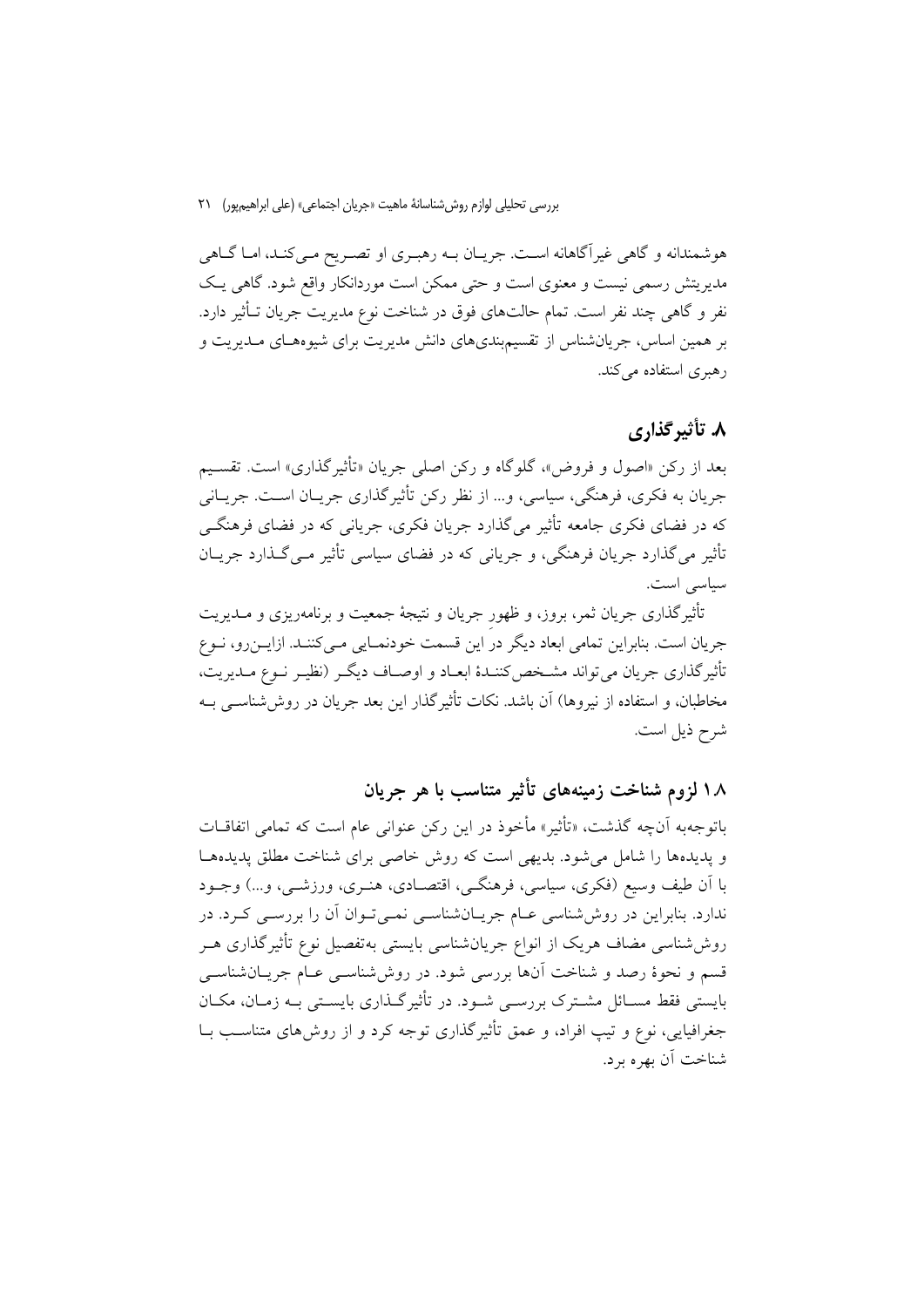٢٢ ي*ژوهش نامة انتقادى متون و برنامههاى علوم انسانى،* سال بيستم، شمارة پنجم، مرداد ١٣٩٩

۲۸ جایگاه تأثیر بهمنزلهٔ «ملاک یوپایی و حیات جریان» در فرایند جریانشناسی شناخت تأثيرها اثباتكنندهٔ سيلان و يوپايي جريان است. بنابراين جريـاني كــه تــأثير نداشــته باشد، پویایی ندارد. ازاین رو، تأثیر گذاری جریان عامل تمییز جریانهای زنده از مـرده اسـت. بنابراین در جریانشناسی مهمترین ملاک برای اثبات حیات یا عـدم حیـات جریـان تمسـک به تأثیرهای جریان است.

۳۸ تأثیرگذاری بهمثابهٔ نقطهٔ شروع جریانشناسی

تأثیرگذاری از بهترین نقاط شروع در شناخت اجمالی<sup>10</sup>جریانهاست. با رصـد محـیطهــا و دستهبندي تأثيرات حاصل شده مي توان به شناخت اوليه از جريانها دست يافـت يــا حــداقل جریانهای احتمالی را تخمین زد.

# ۴۸ «ارزیابی ارکان دیگر» در پر تو تأثیرگذاری

بررسي تأثير گذاري جريان مي تواند از عوامل فهم عميق نظام معنايي مشترک جريــان باشــد و سایر ارکان جریان را براسـاس نــوع تأثیرگــذاری ارزیــابی کــرد. بــرای نمونــه، مجمــلات و متشابهات اصول و فروض را می توان با تأثیرهای جریان درک و فهم کرد.

### ۹. عدم رسمیت

رسمیت میزان تکیه و ابتنای جهت و حرکت رفتار سازمان یا گـروه و اعضـای درون آن بـه اسناد مکتوب و معین است که شامل<sup>۱۰</sup> قوانین، مقررات، رویــههــا، خــطـمشــ<sub>ـى</sub>هــا، و شــعایر می شود (رابینز ۱۳۹۲: ۲۳، ۱۰۳، ۱۱۲؛ الوانی ۱۳۹٥: ۳۱۵). رسمیت بـا مکتـوببـودن پیونــد خورده است. تقريباً محققان اتفاق(ظر دارند كه ميزان مكتوببودن اسناد معيار واضح و اصـل اندازه گیری رسمیت است (رابینز ۱۳۹۲: ۱۱۳). هرقدر بتوان فعالیت افراد را با اسناد مکتــوب توجیه کرد، فعالیت رسمیتر اسـت. از نتـایج رسـمیت سـازمانی «اَگاهانــه»بـودن آن اسـت. درواقع، هرچه رسميت سازمان افزايش مىيابـد، اهـداف صـريحتـر مـىشـود و فعاليـتهـا وضوح بیش تری پیدا می کند و این صراحت و وضوحْ معیار مشخصـی بـرای انتخـاب ایــن فعالیت، از میان فعالیتهای جبای گزین، ببهدست انسبان مے ردهبد (اسکات ۱۳۹۳: ٤٥). ازاین رو، رسمیت سازمانی آگاهانهبودن فعالیت در آن را افزایش میدهد.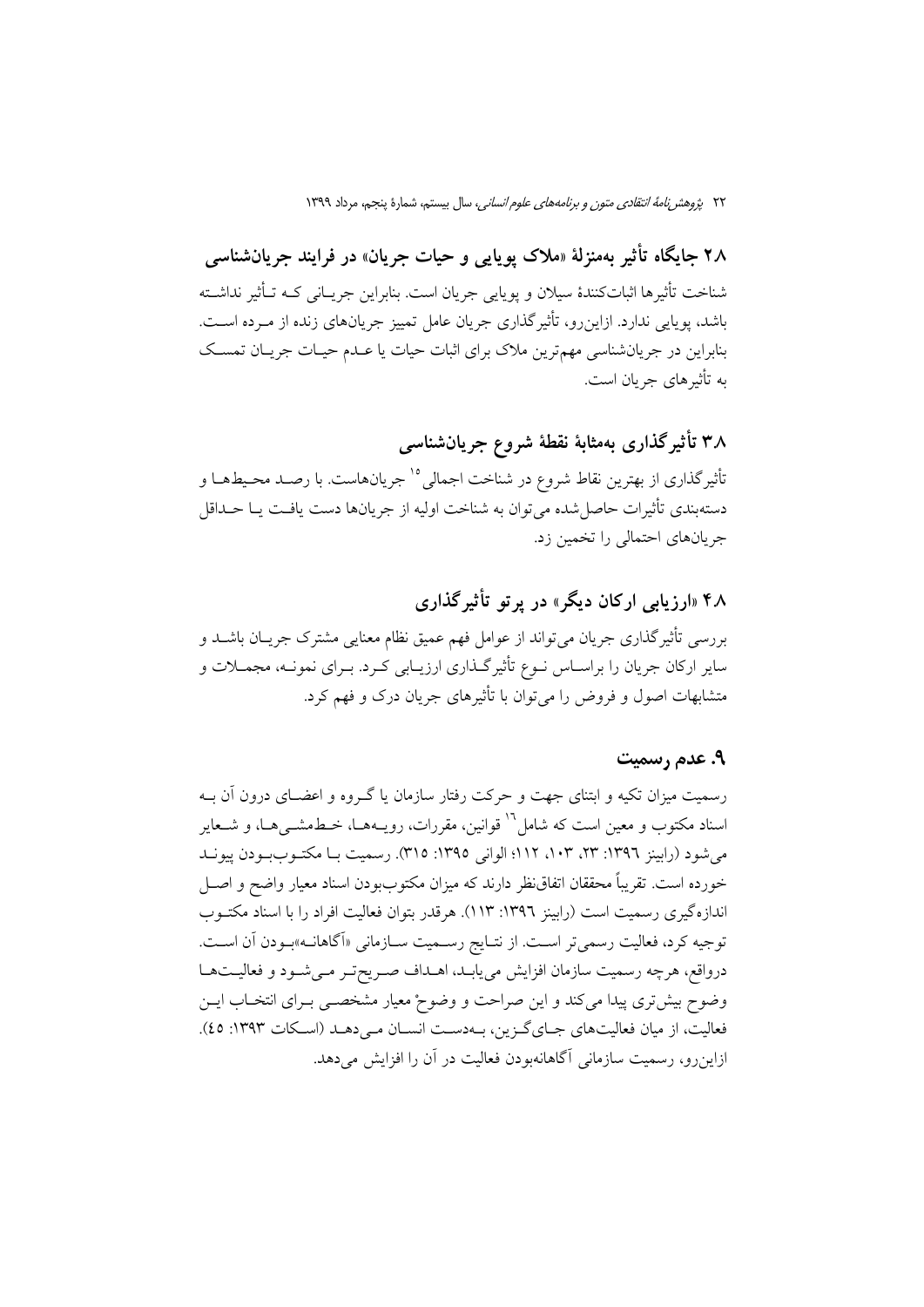بررسي تحليلي لوازم روش شناسانهٔ ماهيت «جريان اجتماعي» (على ابراهيم يور) ٢٣

جريان ذاتاً هويتي ژلهاي (كوشكي ١٣٩٣) و غيررسمي دارد و از هرگونه رسميتبخشــي یرهیز دارد و حتی گاهی ضدرسمی است. ازایـن٫رو، جریـان را نمـی تـوان در هـیچیـک از سازمانهای رسمی ادعایی یا شأنی قالببندی کرد و همواره از چنین رسمیتی فرار مــیکنــد. همچنین جریان اجتماعی از این حیث که از رسمیت پیـداکـردن مـیkهـیزد، آگاهانــهبـودن فعالیت افراد در آن شرط نیست؛ بلکه عموماً نــوعی مــدیریت نــرم و ناییــدا دارد کــه افــراد، خصوصاً اعضای بدنه، بدون آنکه به نحوهٔ پذیرش و درونی شدن نظـام مشـترک معنـایی در خود علم تفصیلی (علم به علم) داشته باشند، به آن معتقدند و حتی گاهی براسـاس شـعارها و تبلیغات ظاهری به آن گرویدهاند و چتر معرفتی نظام مشترک معنایی را بیـنش خـود تلقـی می کنند و براساس آن فعالیت می کنند. ازاین٫رو، جریــان ذاتــاً بــهســوی اســتفادهٔ ناآگاهانــه از نیروهای انسانی بی میل نیست و بسیاری از افراد جریان بدون آگـاهی التفـاتی در جریــانهــا فعالیت میکنند. مهمترین لوازم روششناسانهٔ این بعد جریان از این قرار است.

۱.۹ لزوم سنجش میزان رسمیت و التفاتیبودن ابعاد

از فعالیتهای جریانشناس بررسی میزان رسمیت جریان است. میزان رسـمیت، متناسـب یا دیگر ایعاد جریان، ممکن است متفـاوت باشـد. هرچــه جریــان ســادهتـر باشــد، امکــان رسمیت آن بیش تر است و هرچه جریان تخصصی تر باشد، امکان رسمیت آن کم تر است. یا هرچه جریان نخبگانی تر، حرفهایتر، و نیروها آگاهتر و بصیرتر باشند، رسمیت آن کم تر است و هرچه جریان وسیع تـر و عمـومی تـر باشـد، رسـمیت اَن نـاگزیر بـیش تـر اسـت (رابينز ١٣٩٦: ١١٤). رسميت در بخش۵ماي گوناگون جريان نيز مي تواند متفاوت باشد. مــثلاً در مبانی و اصول رسمیت بیش تر و در برنامهها رسمیت کم تری داشته باشد.<sup>۱۷</sup>

# ۲.۹ وسیع تربودن جریان از ساختارهای رسمی و لزوم سنجش آن با ادعاها

همیشه جریان وسیع تر از ساختار رسمی موردادعای خویش است. بر این اساس، حتـی اگـر جریانی بهطور رسمی ادعای رسمیت کند و اسناد مکتوب ارائه دهد، بـاز هـم نمــیتـوان در شناخت اصول و فروض آن جريان به آن اسناد مكتـوب بسـنده كـرد. بــهعبـارتي، آن اسـناد مکتوب اسنادی شأنیاند؛ بدین معنا که صرفاً شأنیت قرارگیــری در جــای اصــول و فــروض رسمی را دارند و هیچگاه کاملاً بر آن منطبـق نیســتند. درواقــع، ســنجش نســبت انطبــاق یــا عدمانطباق میان اصول و فروض واقعی با اسناد مکتوب شأنی از مسائل مهــم جریــان،شناســی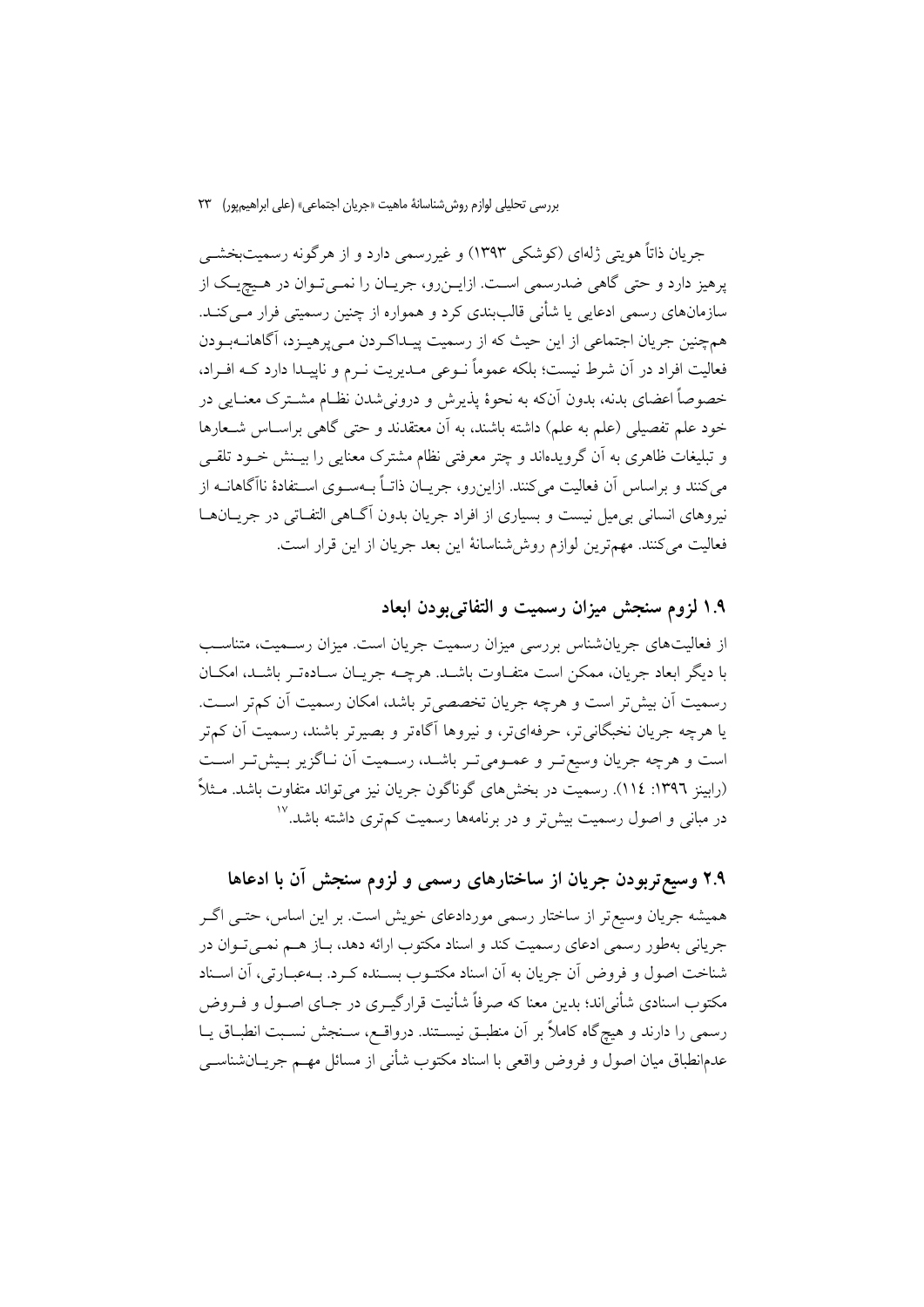است. جریانشناس باید بکوشد با سنجش این نسبت کشف کنـد کـه چـرا جریـان چنـین اسنادی را رسمیت بخشیده و بهمنزلهٔ هویت خود معرفی کرده و اینکه از این ادعا و معرفی چه اهدافِ يشت صحنهای مُراد است.

# ۳.۹ منابع «رسمی» بەمثابۂ نقطۂ شروع جریانشناس*ی*

منابع و ادعاهای رسمی میتوانند نقطهٔ شروع شناسایی جریانها باشـند. درواقـع، بــا بررســی منابع مکتوبی که وجود جریانی را ادعا کردهانـد، مـیتوان اولـین فرضـیههـا دربـارهٔ وجـود جريانها را ساخت.

### ۴.۹ لزوم رصد قوی در جریانشناسی

از نتایج مهم روششناسانهٔ هویت ژلهای جریان ابهام و عدم صراحت مرزهای جریـان اسـت و مطالعهٔ چنین پدیدهای ذاتاً رصد و بررسی ای قوی را می طلبد. ایــن بعــد جریــان بــه ابعــاد دیگر جریان رنگ میدهد. بنابراین شناخت دیگر ابعـاد جریـان نظیـر جمعیـت، رهبـری، و اصول و فروض را سخت و دشوار می کند.

### ۱۰. نتیجهگیری

برای تقویت هویت دانشی جریانشناسی لازم است کار درجهدومی روی آن انجـام شــود. از مهمترین فعالیتهای درجهدومی روششناسی جریـانشناسـی اسـت. لازمـهٔ روششناسـی جريان شناسي تحليل روش شناختي تعريف مختار از «جريان» است.

باتوجهبه رابطهٔ مستقیم و عمیق میـان موضـوع و روش در چهـارچوب نظـری علــم در سنت اسلامی، بررسی تحلیلی ابعاد جریان اجتماعی لـوازم روش،شناسـانهٔ خاصـی را نتیجـه میدهد. نتیجهٔ این بررسی تحلیلی دستیابی به تعداد درخورتوجهی از عناوین کلبی (قاعـده و اصول) و جزئی است که در مسیر جریانشناسی جنبهٔ توصیهای و دستوری دارد یا می تواند داشته باشد. این عناوین (لوازم روششناسانه) پیش نیازهای طراحی و صورتبندی الگوی علمی مطلوب برای جریانشناسی را فراهم می آورد.

این مقاله کوشید تا این لوازم را استخراج کند که درنهایت به ســی عنــوان روش(شناســانهٔ لازم يا مؤثر در فرايند جريانشناسي دست يافت. اين سي عنوان را مي توان در قالب نمــودار ۱ خلاصه کرد.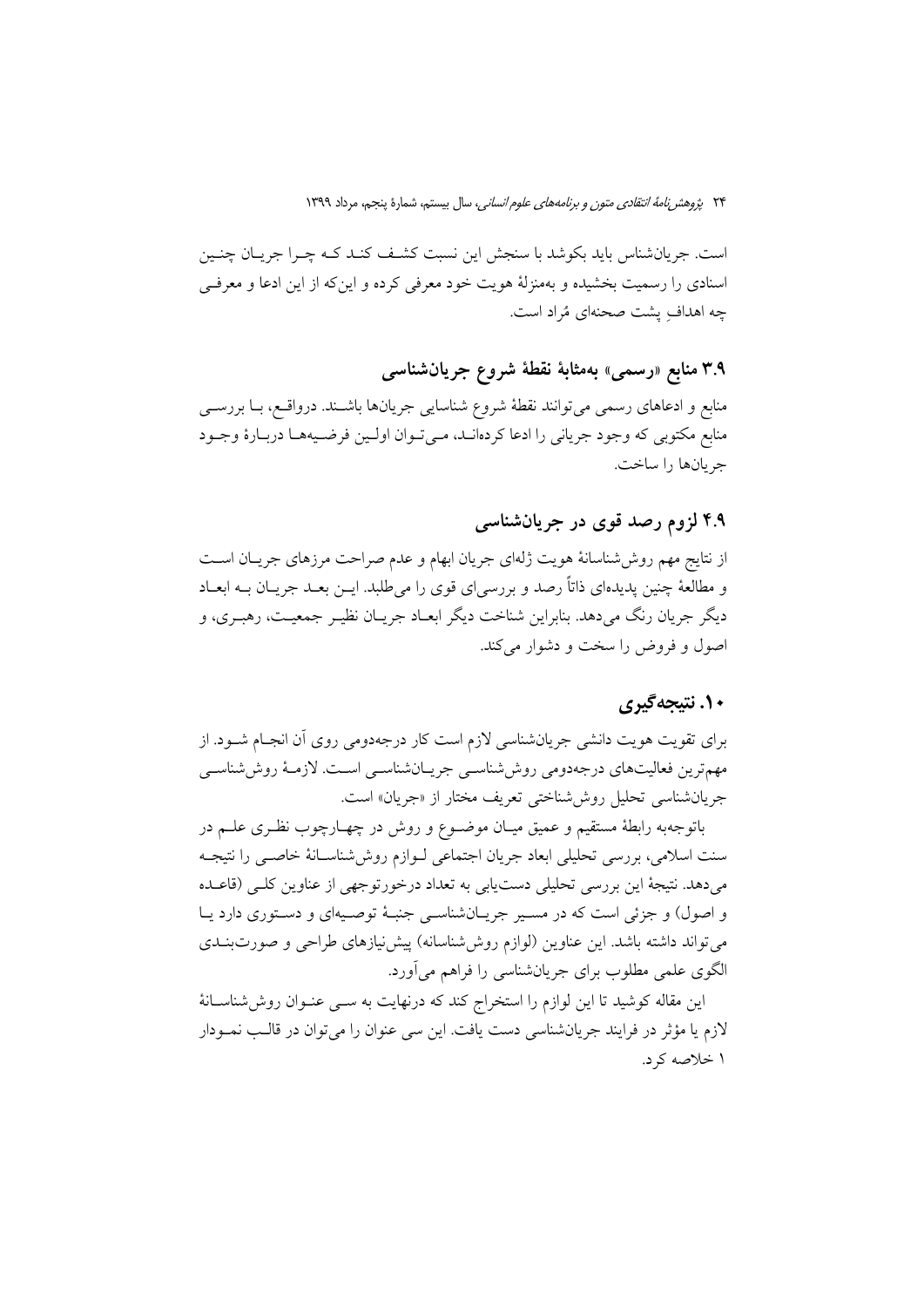#### بررسي تحليلي لوازم روش شناسانة ماهيت «جريان اجتماعي» (على ابراهيم پور) ٢٥



نمودار ۱. سی عنوان روششناسانهٔ لازم یا مؤثر در فرایند جریانشناسی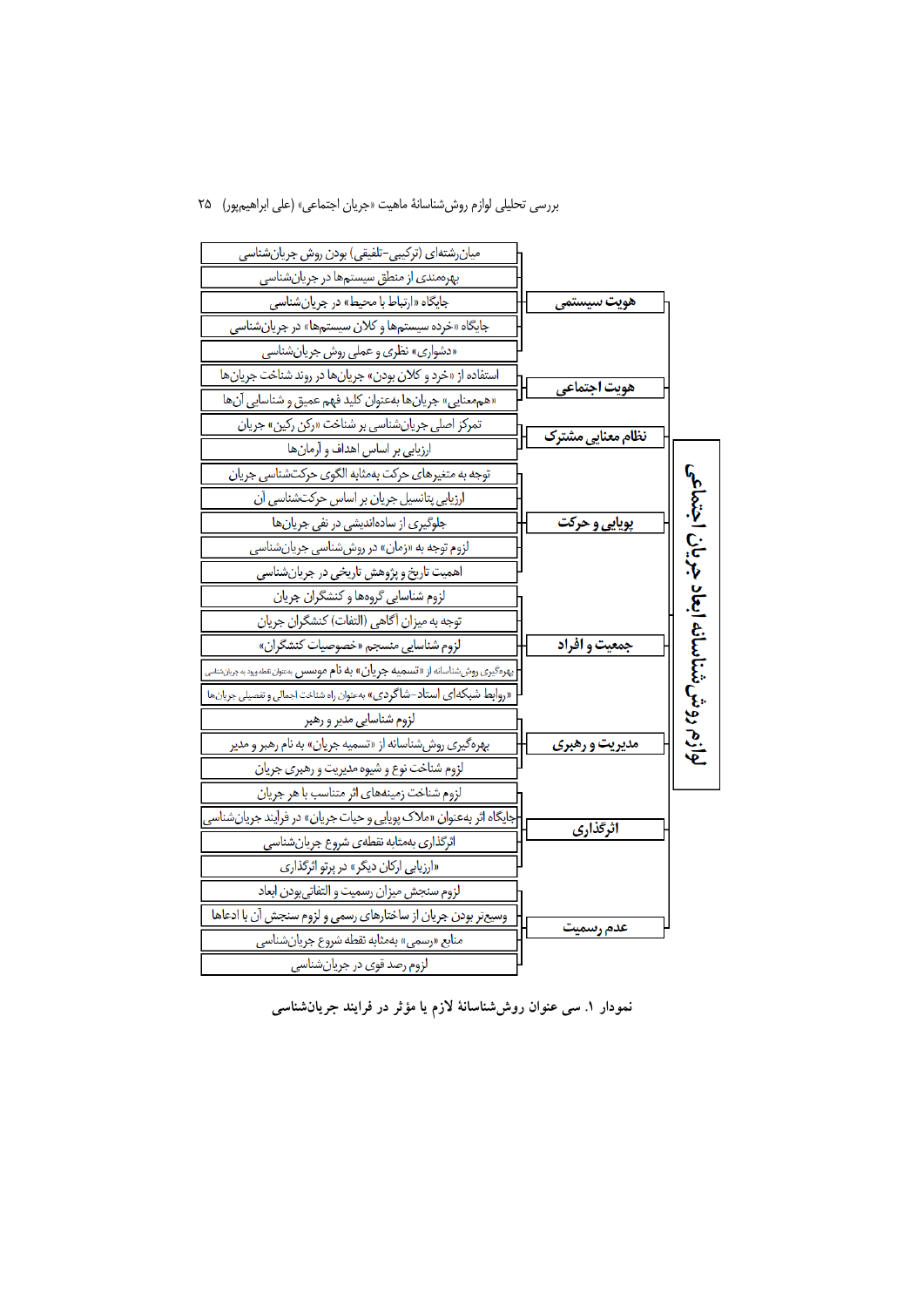### يي نوشتھا

- ١. اين مقاله در پنجمين كنگرهٔ علمي ــ پژوهشي بينالمللي علوم انساني اســلامي (صــدرا) ارزيــابي و بذبر فته شده است.
- ۲. برای نمونه، دو درس اصلی کارشناسی ارشد مدیریت رامبردی فرهنگ، «جریــانشناســی فکــری فرهنگي ايران معاصر»، و «جريانشناسي فكري فرهنگي جهان معاصر» است.

٣. اين كه جريانشناسي «دانش» است يا «روش» پرسشي بهجا و محل تأمـل اسـت. ايــن مقالــه جانب «دانش» را تقویت کرده و بر آن اساس نگاشته شده است. دانشدانستن جریان شناس<sub>می</sub> بر این استدلال استوار است که بنابر مبنای هستی شناسی اجتماعی محققان معاصر (بنگرید به پارسانیا ۱۳۹۱) جامعه هویتی عینی دارد. براساس تعریف مختار از جریان نیـز جریـان اجتمـاعی همچون خود جامعه هويتي عيني دارد. ازآنجاكه در چهارچوب نظـري علـم در سـنت اسـلامي، علم به موضوعات تعریف میشود و هر علمی موضوع یا حیثــی از یــک موضــوع را مــیکــاود و ازطرفی مطابق تعریف مختار از جریان، برای جریان هویت و ذاتـی عینـی قائـل شــدیم، بنــابراین جریانشناسی دانشی است که موضوعی عینی دارد و آن را مطالعه میکند.

اما بهنظر می رسد دانش دانستن مانع روش دانستن آن نیست. برای نمونه، فلسفه هـمچنــانکـه یک دانش محسوب می شـود، مـی تـوان بـهصـورت «روش» نیـز آن را بـهکـار بـرد و مسـائل و موضوعات مختلف را با همان روش فلسفی کاوید. ازاین٫رو از چیزی به نـام «روش فلسـفی» نیــز یاد می شود. بهعبارتی، فلسفه دانش است، امـا رویک دی بـرای تقـارب بـه موضـوعات دارد کـه می توان در مسائل گوناگون از آن بهره برد. به همین اعتبار، جریانشناسی نیز ذاتاً دانش اسـت، امــا مي توان از نحوهٔ مواجههٔ آن با موضوعات بهمثابهٔ روش استفاده کرد.

بهنظر می رسد که براساس این نگاه، وجه تمایز جریـانشناســی بــهمثابــهٔ روش بــا روش۵حـای متداول مثل تحلیل گفتمان بسیار روشن خواهد شد؛ زیرا براساس مبانی تحلیـل گفتمــان، گفتمــان صرفاً هويتي برساختي دارد و در تقابـل بــا غيــر معنــا مــي شــود. بنــابراين چيــزي بــه نــام دانــش گفتمانشناسي نمي توان تصور كرد، اما جريان هويتي عيني و حقيقي دارد و مي تواند في نفسه و نه الزاماً در تقابل با غیر مطالعه شود. ازاین٫و، همچون ســایر دانــشهــا، کــه موضــوعی عینــی دارد، جریانشناسی هم می تواند هویتی دانشی داشته باشد و صرفاً روش صورتبندی و شناخت نیست. ٤. مراد از «چهارچوب و مبانی نظری علم در سنت اسلامی (پـارادایم علـم اسـلامی)» مبـانی كـلان هستي شناسي، معرفتشناسي، و روش شناسي است كه در سنت اسلامي هم چـون «چتـر معرفتـي جهتبخش» بر حکمت اسلامی احاطه دارد و طی تمـدن اسـلامی ايـن سـنت نظـري بـه علـوم گوناگون جهت داده است. این اصـول بنیـادین معرفتـي بـهصـورت مجموعـهٔ منسـجم زیربنـایي موردتصریح حکما نبوده است، اما یا در لابهلای مباحث خود آن را بررسی کردهاند یـا هــمچــون روحي در كالبد حكمت اسلامي جريان داشته است، بدون أنكـه بــه أن التفــات تفصــيلي داشــته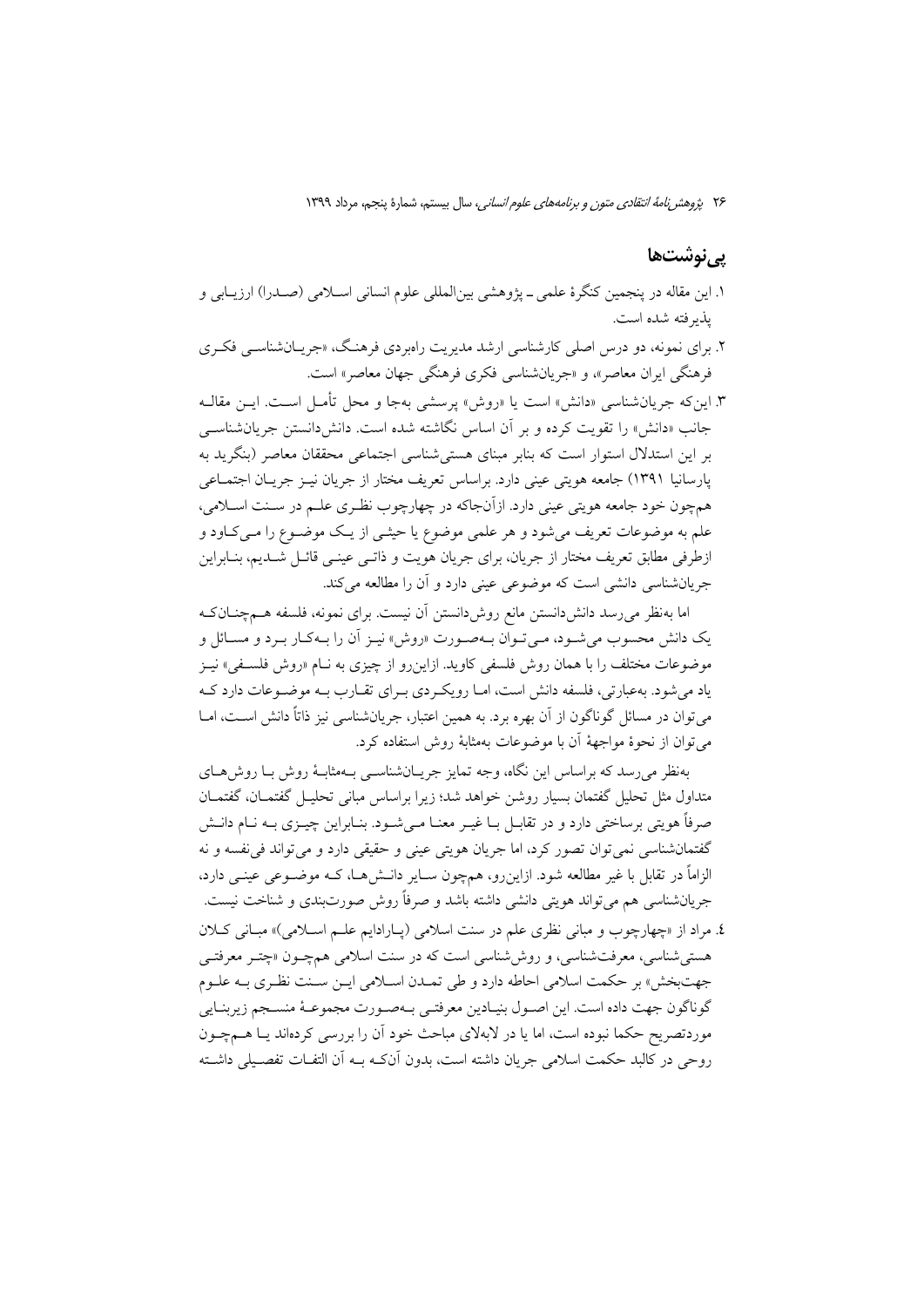باشند. محققان معاصر، نظیر علامه طباطبایی و شاگردان وی، در عصر جدید تلاش کردهانــد ایـــن اصول و مبانی را برجسته کنند و بهصورت چهارچوبی سازوار ارائه دهند و این تبلاش از جانب شاگردان وی طی دهههای اخیر ادامه دارد. بهطورکلی، بهنظر می رسد همانگونهکه نظـام اندیشـهٔ اسلامی توانست علوم مختلفی را در تمدن اسلامی پایه گذاری کند، بیازخوانی چهبارچوب کیلان معرفتي حكمت اسلامي ظرفيت أن را دارد كه بــهصـورت «پــارادايم علــم اســلامي» تكــون يابــد (بنگرید به مطهری ۱۳۷۷الـف: ۲۲۵-۲۵۰؛ یارســانیا ۱۳۹۰: ۱۳۵–۱۵۷؛ خســرویناه ۱۳۹۳: ۲۰۷– ٢٠٨؛ واسطى بيتا؛ گلكار ١٣٩٥؛ امينيور ١٣٩٠: ٩٩–٢٣٠؛ شريفي ١٣٩٣: ٢٧٥–٣٤٠).

- ٥. جايگاه جنس و فصلي عناصر معرِّف.
- ٦. اجزاي سيستم به اعتبارات مختلف نامهاي متفاوت پيدا مي كنند: «عنصر »، «متغير »، «معنا»، و «لايــه، بُعد، حيث، جهت». اجزاي سيستم عناصرند، از اين نظر كه هركدام در جزءبـودن بـا جــزء ديگــر متفاوت است و از حیث جزءبودن مستقل است. متغیرند از این حیـث کـه بـا یـکدیگـر ارتبـاط متقابل دارند و تغییر در هر جزء روی اجزای دیگر نیز تأثیر میگذارد. معنایند از این حیث کـه در بازتابشان بر ذهن فاعل شناسا مفهومی از آنها ساخته میشود که بر آن حکایت میکند. همچنـین اجزای نظام لایه و ابعـاد اَن نامیـده مـیشـوند. در ایــن نــامگـذاری عمومــاً بــر «چنــد»جزئــی و «چند»وجهی بودن شیء دربرابر زاویهٔ دیدی اشاره است که شیء را فقط بـه یکـی از متغیرهـایش تحویل میبرد. بنابراین وقتی گفته میشود ابعاد و لایههای شیء بر «چند»متغیرداشتن شــیء تأکیــد است (برای ملاحظهٔ تعاریف، بنگرید به فقیه ۱۳۹۳: ۳، ۱۱؛ حبیبی ۱۳۸۲: ۲۲۹).
- ٧. ممكن گفته شود كه جريان ازيك سو حقيقتي معنابنيان و قصـدي اسـت كـه كـنش گـران بــا ارادهٔ خویش ذیل هستهٔ معنایی خاص به کنشگری میپردازند، درحـالیکـه ذهـن از لفـظ سیسـتم بـه هویتی ماشینی منتقل می شود؛ چهطور می تـوان سیسـتم را یکـی از مؤلفـه هـای حقیقـت جریـان اجتماعي دانست؟ أيا سيستمي دانستن جريـان باعـث فروكاسـت أن بـه كالبـد بـيجـان ماشـيني نمیشود؟ در پاسخ باید گفت کـه هرچنـد «ماشـین» مصـداق مشـهور «سیسـتم» اسـت، سیسـتم منحصر در ماشین نیست. خصوصیات عرضی ماشین نیز در تعُریـف مفَهـوم سیسـتم اخــذ نشــده است. درواقع، به فهميْ مراد از هويت سيستمي به منزلة يكي از ابعاد حقيقت جريان در گرو توجـه به قاعدهٔ منطقی و معرفت شناختی «مرسل بودن مفاهیم (کلی طبیعی)» است. مفهومی کـه از «نظـام (سیستم)» مدنظر بوده و جزء مؤلفههای حقیقت جریان محسوب می شود، حقیقتی مرسـل و کلـی طبیعی است. تشریح این معنا در این مقال نمیگنجد، اما منظور این اسـت کـه همـانطـورکـه در فلسفه و منطق اسلامي اصطلاح «حيـوان» معنـاي «جنسـي» (در كليـات خمـس) دارد، اصـطلاح «نظام» در ادبیات مذکور در تعریف جریان نیز، که الهامگرفته از نظریهٔ سیستم های عمـومی اسـت، معناي «جنسي» (سلسلهٔ جوهري) دارد. اگر بخواهيم با اصطلاحات منطقـي توضـيح دهـيم، بايــد بگوییم حیوان «جنس»ی است که براساس آن و متناسب با «فصل»هـای متفـاوتی کـه مـیپــذیرد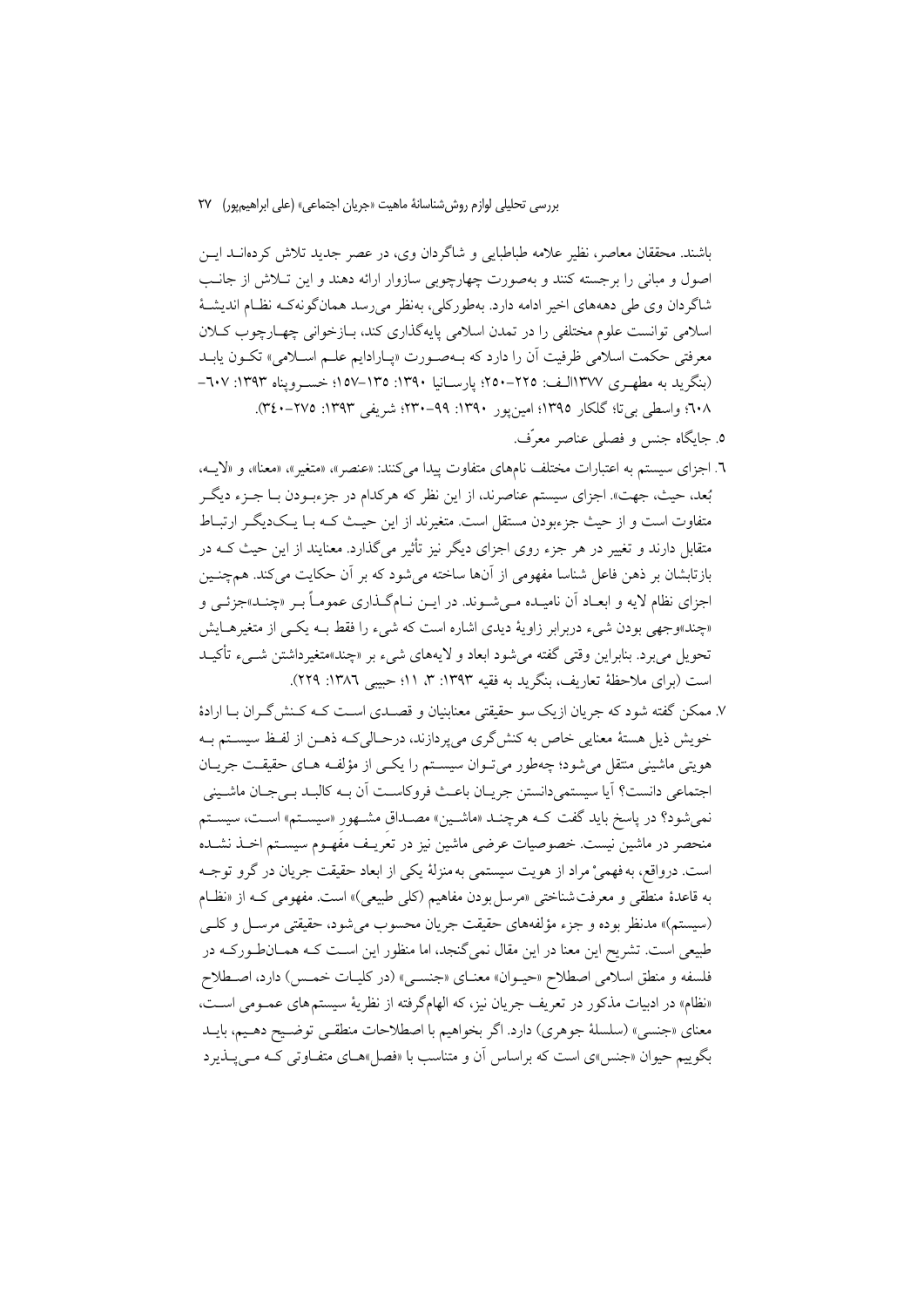«نوع»های مختلفی شکل می گیرند. تمامی انواع تحت جنس درعین آنکه در فصل تفاوت دارنــد، در جنس اشتراک دارند. تمام سخن این جاست که جنس و اساساً کلی طبیعی ذاتی مرسـل از غیــر ذاتیات خویش دارد. هرگاه چیزی بهصورت کلبی طبیعـی لحـاظ مـی شــود، از هرچیــزی غیــر از مؤلفههای ذاتی اش لابشرط و رهاست. بنـابراین، سیسـتم کلـی طبیعـی اسـت کـه انـواعی نظیـر سیستمهای ماشینی، سیستمهای حیاتدار، و سیستمهای اجتماعی دارد. انواع سیسـتمهـا، درعـین اشتراک در معنای واحد سیستم، در خصوصیات متفاوتانـد. بنـابراین سیسـتم اجتمـاعی کـه در تعریف جریان اخذ شده، درعین آنکه در تعریف سیستم با ماشینهای مکـانیکی مشـترک اسـت، اما خصوصیات و عرضیات متفاوتی در مقایسه با آن دارد.

- ٨ جنانِكه در روايت آمده است: «دَعُوا مَا وَافَقِ القَوْمَ؛ فَإِنَّ الرُّشْدَ في خلَافِهِمْ» (كليني ١٤٢٩: ١٧).
- ۹. گفتنی است، نباید جریان را بهمعنای گفتمان موردنظر لاکلا و موفه تصویر کرد کـه در آن گفتمــان همواره در رابطهای تخاصمی با یک دیگری (یـا دشـمن) اسـت و هویـت خـود را از آن دشـمن دریافت می کند و خود فاقد هر گو نه هویت مستقل اسـت. از مهــمتـرین ویژگــی هــای جریــان در قیاس با گفتمان برخورداری از هستهٔ سـخت معنـایی و درنتیجـه برخـورداری از هویـت ایجـابی است. مؤلَّفهٔ «نظام مشترک معنایی» (که درادامه می آید)، از مؤلَّفههای هویت جریـان، بـیش(زیـیش بر این مسئله تأکید میکند.
- ۱۰. تأکید اساسی شهید مطهری در کتاب *جاذبـه و دافعــهٔ علــی (ع)* بــر جلــوگیری قشــرینگــری و ظاهربینی و توجه به معیار صحیح فهم حقیقت است. وی پس از ذکر این روایـت بیـان مـی کنـد: «در اینجا علی (ع) معیار حقیقت را خود حقیقـت قــرار داده اسـت و روح تشــیع نیــز جــز ایــن چیزی نیست. درحقیقت فرقهٔ شیعه مولود بینش مخصوص و اهمیتدادن به اصول اسلامی است نه به افراد و اشخاص. قهراً شیعیان اولیه مردمی منتقد و بتشکن بار آمدند. علـی بعــد از پیغمبـر جوانی بود که ۳۳ سال داشت و در اطراف او اقلیتی کمتر از عـدد انگشـتان جـوان و در مقـابلش پیرمردهای شصتساله با اکثریتی انبوه و بسیار بودند. منطق اکثریت ایــن بــود کــه راه بزرگــان و مشایخ این است و بزرگان اشتباه نمی کنند و ما راه آنان را می رویم. منطق آن اقلیت ایــن بــود کــه آنچه اشتباه نم<sub>ه ا</sub>کند حقیقت است، بزرگان باید خود را بر حقیقت تطبیق دهند».
- ۱۱. سیلان و یوپایی جریان درحقیقت نتیجهای از ارکان دیگر است. زمانی که نظـام مشــترک معنـایی بین جمعیت و افراد جریان ایجاد شد و این افراد مدیریت شدند و به مرحلهٔ تأثیرگذاری رسـیدند، می گوییم پوپایی و حرکت وجود دارد. پوپایی چیزی نیست جز نتیجهٔ تأثیرگذاری جریـان کـه بــا مدیریت بر افراد اتفاق افتاده است. بنابراین ذکر سیلان و پویایی نه بهمنزلهٔ رکنی همردیـف ارکـان دیگر، بلکه مفهوم انتزاعشده از نتیجهٔ فعالیت و تأثیرگذاری جریان است. مسئلهٔ فوق به ایــن نکتــه توجه میدهد که رکن تأثیرگذاری بایستی «بالفعل» باشد، نه آنکه صـرف تأثیرگـذاری آن هــم در زمانهای گذشته، موجب آن باشد که امروز نیز جریانی را زنده بدانیم.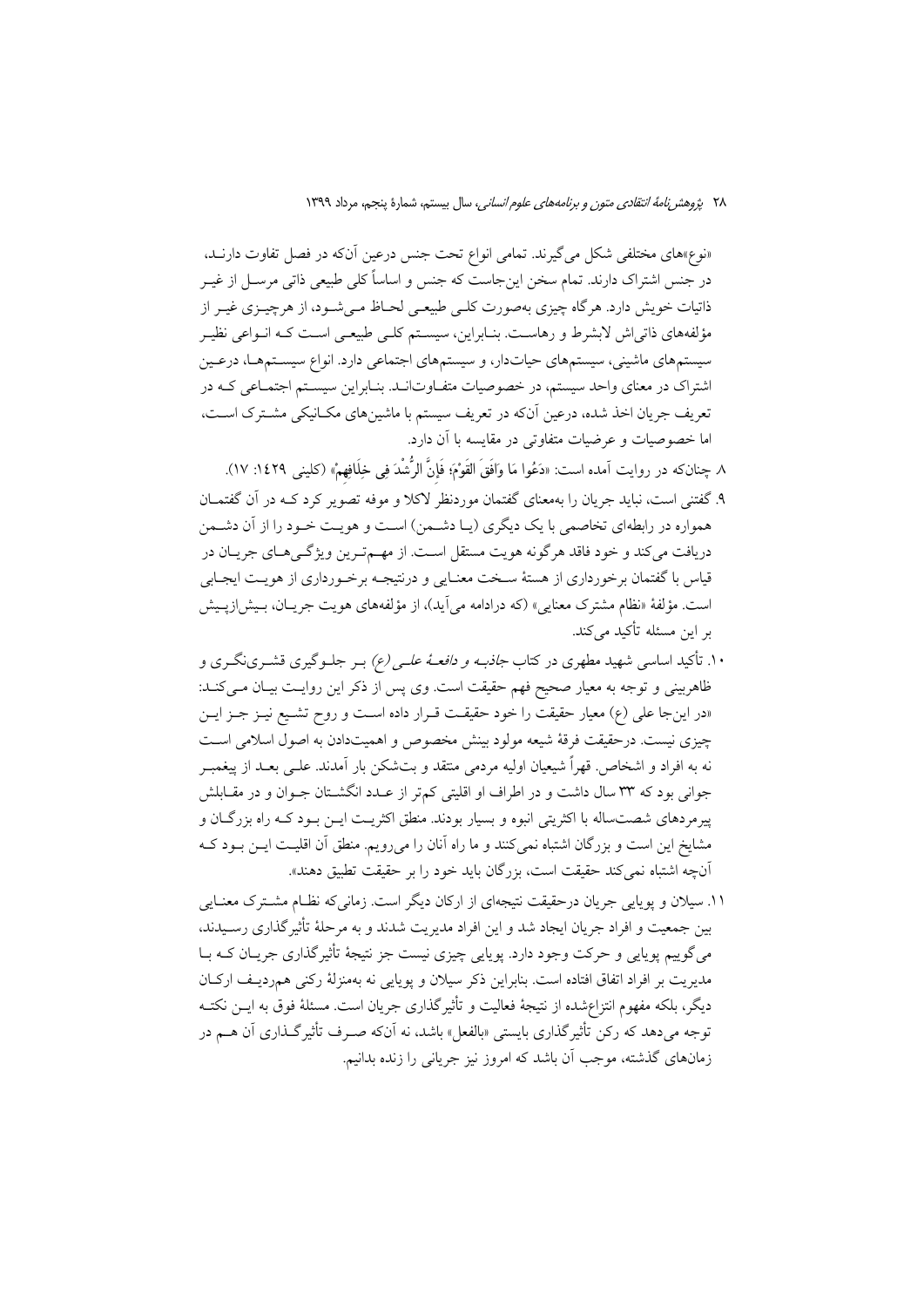١٢. باتوجهبه اين تعريف، كه خلاصهترين و رسـاترين تعريـف فلسـفي ارائـهشـده از حركـت است، در حرکت یک حقیقت واحد ولی پویا در امتداد زمـان وجـود دارد. بنـابراین هویـت حركت دو ذات و مقوم اصلي دارد: ١. وحدت شيء (كـه منشــأ انتــزاع حركــت طــي زمــان است) و ۲. سیلان و امتداد شیء در زمان (مصباح ١٣٩٤: ٣٣٣؛ مطهـري و طباطبـايي ١٣٧٧: ٧٦٧؛ مطهري ١٣٧٧ج: ٢٣٢).

- ۱۳. اشارهٔ عموم حکمای اسلامی بـه ایـن بحـث در تـاریخ فلسـفهٔ اسـلامی نشـاندهنـدهٔ سـابقه و دامنهداری اّن در تراث حکمت اسلامی است (بنگرید بــه ابــنســینا ۱۳۷۹: ۲۰۳– ۲۲۵؛ ابــنســینا ٤٠٤ االيف: ١٧٠-١٨٠؛ ابن سبينا ١٤٠٤اب: ٧٩-١٦٦؛ فخبر رازي ١٤١١: ٥٤٧-٧٨٩؛ سبهروردي ١٣٧٥: ١٩٤؛ ملاصدرا ١٩٨١: ٢٠ بهبعد؛ ملاصـدرا ١٣٦٠: ٩٦–١٠٣: سـبزواري ١٣٧٩: ٢٣٩–٢٧٨. طباطبايي ١٤٣٠: ٧٥-١٢٦؛ مطهري و طباطبايي ١٣٧٧: ٧٦٠-٨٤٠ مصـباح يـزدي ١٣٩٤: ٣٥٣-٣٤٣؛ عبوديت ١٣٨٩: ٢٤٣–٢٥٤).
- ١٤. درواقع قواعـد و چهـارچوبِهـاي حركـت در فلسـفهٔ اسـلامي ادبيـاتي غنـي بـراي شـناخت سیستمهای پویا در اختیار روششناس قرار می دهد.
- ١٥. لازم است دقت شود كه شناخت اجمالي غير از شناخت تفصيلي است. براي آنكه جريانــات اجتماعی شناخته شوند، در گام اول بایستی اصل جریان شناسایی شود و در گــام دوم بــهمنزلــهٔ سیستم اجتماعی مطالعه شود. تا بهصورت اجمالی ندانیم که «اَیا اصلاً جریـانی وجـود دارد یــا خير؟» و «اگر وجود دارد، كدام است؟» نمي توانيم از شناخت تفصيلي آن حرفي بزنيم. درواقــع گام اول جریان شناسی درمقام «موضوع سازی» برای گام دوم است. ابتدا در گـام اول، شـناخت اجمالي از اصل جريانات اجتماعي بهدست مـي]يــد و موضــوع مطالعــه انتخــاب مــيشــود و فرضیههایی برای جریانات موجود و متحقق بهدست می[ید؛ سپس نتایج این گام اول، بــه مثابــهٔ طرح اولیـهای کـه در آن از جریـانهـای احتمـالی حـدس زده شـدهانـد، در اختیـار گـام دوم جریان شناسی قرار میگیرد. این فرضیات، طرح های اولیه و موضوع شناسی ها، مبنـای مطالعـات تفصیلی تحقیق قرار میگیرند و در آن مرحله اثبات یا رد ایــن طــرح اولیــه بررســی مــیشــود. بنابراین جریانشناسی در مرحلهٔ شناخت توصیفی دو مرحلهٔ عمدهٔ شناخت اجمالی و شـناخت تفصیلے را دارد.
- ۱٦. ابزار رسمیکردن ارائهٔ نمودار سازمانی و راهنمای ســازمان اســت. راهنمــای ســازمان مشــتمل ٍــر اهداف سازمانی، خطمشیها و رویهها، نمودارها، شرح وظایف و فعالیتها، و رەنمودهای مـرتبط با فعالیتهاست (بنگرید به رضائیان ۱۳۵۹: ۳۱۰–۳۱۵).
- ۱۷. درواقع همین عدم رسمیت است که سبب میشود جریان در فرهنگ شرقی متولد شود و رشــد کند. ذائقهٔ محافظهکارانهٔ شرقی ایرانیان، برخلاف فرهنگ صریح و رسمیت پـــذیر و رســـمیتطلــب غربی، بیش تر به عدمرسمیت و گریز از چهارچوبهای تعریفشده تمایل دارد.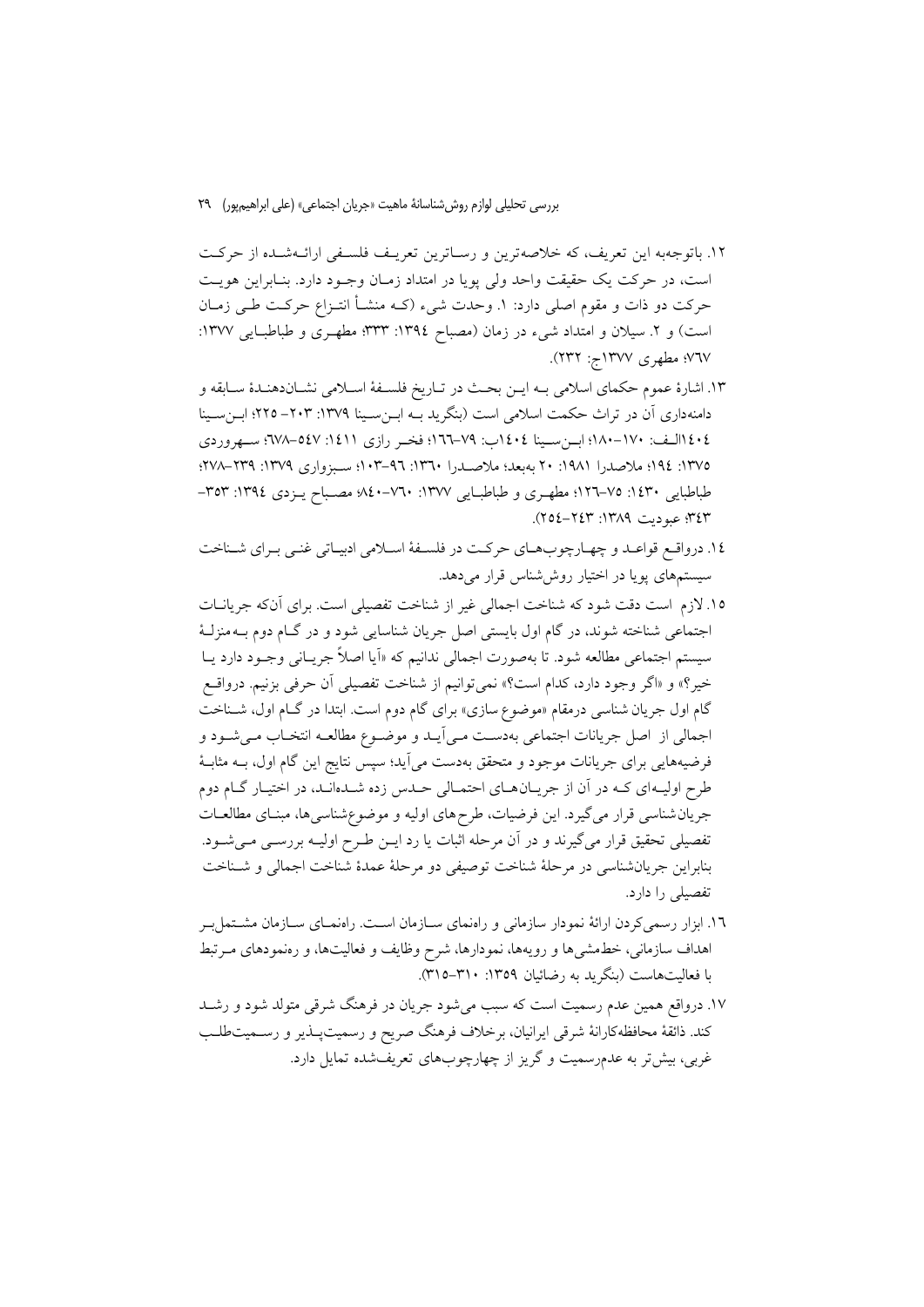### كتابنامه

قرآن کریہ. ابراهيمپيور، علي (١٣٩٧)، «تحليل عناصر و ابعاد حقيقت چندبعدي اجتماعي ــ معرفتي 'جريــان' بــهمثابــهْ موضوع دانش جریانشناسی»، در: *مجموعه مقالات همایش بـینالمللـی جریـانشناسـی فرهنگـی در* عرصة بين/لملل، قم: جامعة المصطفى. ابـراهيميــور، علــي (١٣٩٨)، «بررســي تحليلــي نظريــههــاي مطــرح در مفهــومِشناســي 'جريــان' و `جريانشناسي '»، *مطالعات معرفتي در دانشگاه اسلامي*، آمادهٔ انتشار. ابن سينا (٤٠٤االف)، *الأهيات شفا*، تصحيح سعيد زايد، قم: مرعشى نجفي. ابنِ سينا (١٤٠٤ب)، *الشفاء (الطبيعيات)؛ السماع|لطبيعي*، ج ١، تصحيح سعيد زايد، قم: مرعشي نجفي. ابنِ سينا (١٣٧٩)، *النجاة من الغرق في بحر الضلالات*، تصحيح محمدتقى دانشپيژوه، تهران: دانشگاه تهران. اسکات، ریچارد (۱۳۹۳)، *سیستمهای عقلایی، طبیعی و باز*، ترجمـهٔ حسـن میرزایــی اهرنجـانی، تهـران: بىدەت الواني، سيدمهدي (١٣٨٨)، *مديريت عمومي، تهران: نشر ني.* انصاري، مرتضيّ بن محمدامين (١٤٢٨)، *فرائد الأصول*، ج ٤، قم: مجمع الفكر الاسلامي. برازو، ژاک (۱۳۸۷)، «دانش میان رشتهای و تحصیلات عالیه»، ترجمهٔ توحیده ملاباشبی، در: *جـالش هــا و چشم اندازهای مطالعات میان رشته ای*، لیسا لاتوکا و دیگران، ترجمه و تدوین سیدمحسن علویپور و ديگران، تهران: نشر پژوهشكدهٔ مطالعات فرهنگی و اجتماعی. پارسانیا، حمید (۱۳۹۰)، *روش شناسی انتقادی حکمت صدرایی،* قم: کتاب فردا. يارسانيا، حميد (١٣٩١)، *جهانهاي اجتماعي،* قم: كتاب فردا. پاکتچی، احمد (۱۳۹۱)، *روش تحقیق با تکیـه بـر حـوزهٔ علـوم قـرآن و حـدیث*، تهـران: دانشـگاه امـام صادق (ع). پيغامي، عادل (١٢٩٣/٠٢/١٨)، درسر گفتار جريان شناسي اقتصادي ايران قبل و بعد از انقلاب اسلامي، قسم: چهارمین دورهٔ آموزشی جریانشناسی فرهنگی سیاسی تاریخ معاصـر، مؤسســهٔ ولای منتظـر و دفتـر يژوهش هاي خاص دفتر تبليغات اسلامي. چاندراموهان، بالاساب رامانیام (۱۳۸۹)، *یادگیری و تدریس میان رشته در آموزش عـالی؛ نظریـه و عمـل،* ترجمهٔ محمدرضا دهشیری، تهران: یژوهشکدهٔ مطالعات فرهنگی و اجتماعی. حبيبي، رضا (١٣٨٦)، *درآمدي بر فلسفة علم*، قم: مؤسسة آموزش<sub>ي</sub> و پژوهشي امام خميني (ره). خورسندي طاسكوه، علي (١٣٩٦)، *گفتمان ميان رشتهاي دانش*، ت<u>هر</u>ان: پژوهشـكدهٔ مطالعـات فرهنگـي و اجتماعي. رابینز، استیفن (۱۳۹٦)، *تئوری سازمان: ساختار و طرح سازمانی*، ترجمهٔ سیدمهدی الوانی و حســن دانايي فرد، تهران: صفار.